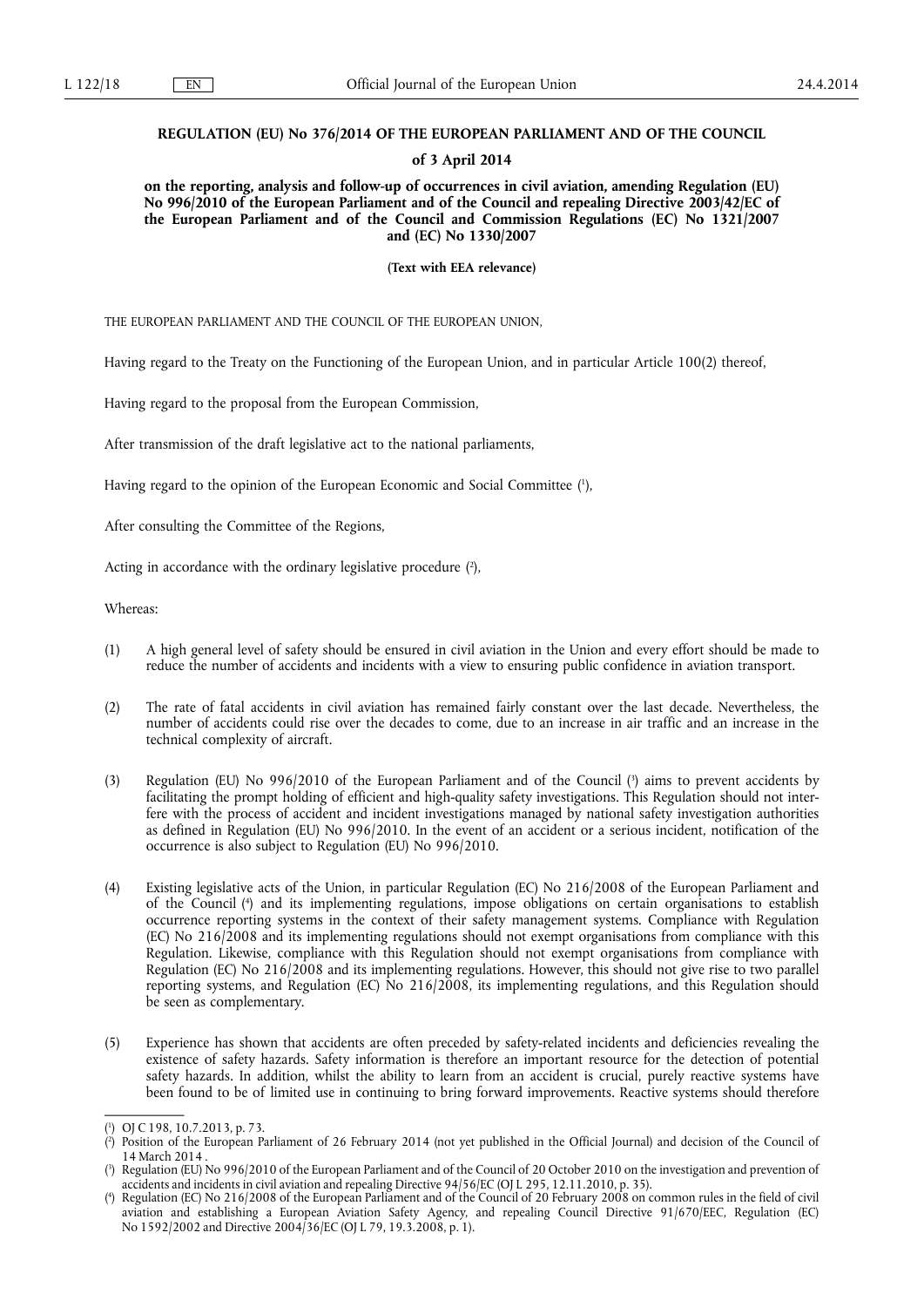be complemented by proactive systems which use other types of safety information to make effective improvements in aviation safety. The Union, its Member States, the European Aviation Safety Agency ('the Agency') and organisations should contribute to the improvement of aviation safety through the introduction of more proactive and evidence based safety systems which focus on accident prevention based on the analysis of all relevant safety information, including information on civil aviation occurrences.

- (6) In order to improve aviation safety, relevant civil aviation safety information should be reported, collected, stored, protected, exchanged, disseminated and analysed, and appropriate safety action should be taken on the basis of the information collected. This proactive and evidence-based approach should be implemented by the relevant aviation safety authorities of Member States, by organisations as part of their safety management system and by the Agency.
- (7) The imposition on organisations of occurrence reporting obligations should be proportionate to the size of the organisation concerned and the scope of its activity. It should therefore be possible, in particular for smaller organisations, to decide to join or merge functions related to occurrence handling within the organisation, to share occurrence reporting tasks with other organisations of the same nature or to outsource the collection, evaluation, processing, analysis and storage of details of occurrences to specialised entities approved by the competent authorities of the Member States. Such entities should comply with the protection and confidentiality principles established by this Regulation. The outsourcing organisation should maintain appropriate control of the outsourced tasks and should be ultimately accountable and responsible for the application of the requirements prescribed by this Regulation.
- (8) It is necessary to ensure that front-line aviation professionals report occurrences that pose a significant risk to aviation safety. Voluntary reporting systems should complement the mandatory reporting systems, and both should allow individuals to report details of aviation safety-related occurrences. Mandatory and voluntary reporting systems should be set up within organisations, the Agency and competent authorities of the Member States. The information collected should be transferred to the authority competent for appropriate monitoring in order to enhance aviation safety. Organisations should analyse those occurrences that could have an impact on safety, in order to identify safety hazards and take any appropriate corrective or preventive action. Organisations should send the preliminary results of their analyses to the competent authority of their Member States or to the Agency and should also send them the final results if those results identify an actual or potential aviation safety risk. The competent authorities of the Member States and the Agency should put in place a similar procedure for those occurrences that have been directly submitted to them and should adequately monitor the organisation's assessment and any corrective or preventive action taken.
- (9) Various categories of staff working or otherwise engaged in civil aviation witness events which are of relevance to accident prevention. They should therefore have access to tools enabling them to report such events, and their protection should be guaranteed. In order to encourage staff to report occurrences and enable them to appreciate more fully the positive impact which occurrence reporting has on air safety, they should be regularly informed about action taken under occurrence reporting systems.
- (10) The hazards and risk associated with complex motor-powered aircraft are very different from those associated with other types of aircraft. Therefore, while the entire aviation sector should be covered by this Regulation, the obligations imposed by it should be proportionate to the sphere of activity and the complexity of different types of aircraft. Accordingly, information collected on occurrences involving aircraft other than complex motorpowered ones should be subject to simplified reporting obligations which are better suited to that branch of aviation.
- (11) The development of other means of collecting safety information in addition to the systems required by this Regulation should be encouraged, with a view to collecting further information which could contribute to the improvement of aviation safety. Where organisations have existing and well-functioning safety information collection systems, they should be allowed to continue to use those systems alongside the systems to be established for the purpose of this Regulation.
- (12) Safety investigation authorities and any entity entrusted with regulating civil aviation safety within the Union should have full access to details of occurrences collected and occurrence reports stored by their Member States, in order to decide which incidents require a safety investigation, as well as to identify where lessons can be learned in the interest of aviation safety and to fulfil their oversight obligations.
- (13) It is essential to have high-quality and complete data, as analysis and trends derived from inaccurate data may show misleading results and may lead to effort being focused on inappropriate action. In addition, such inaccurate data may lead to a loss of confidence in the information produced by occurrence reporting schemes. In order to ensure the quality of occurrence reports, and to facilitate their completeness, they should contain certain minimum information, which may vary depending on the occurrence category. In addition, procedures should be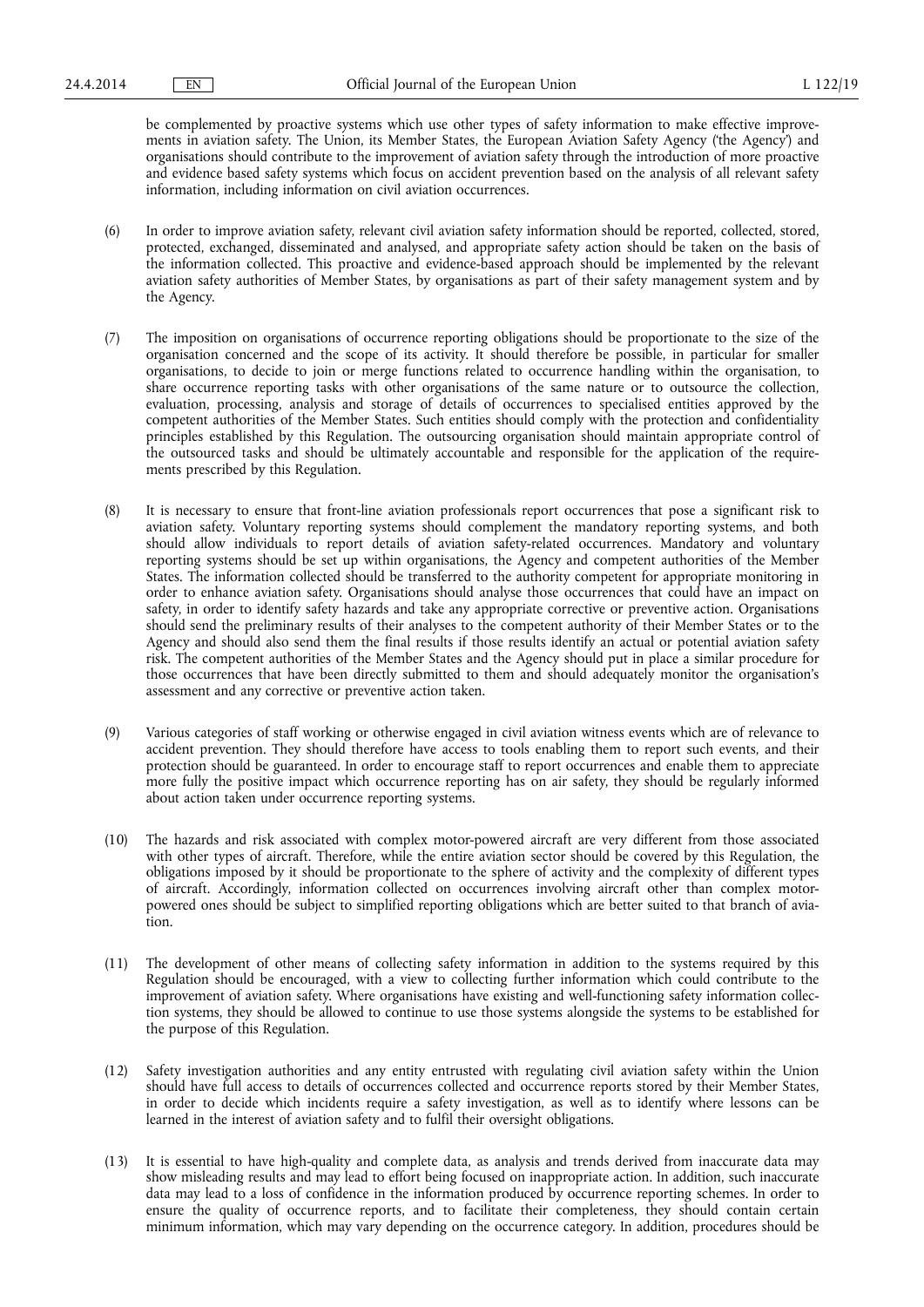implemented for checking the quality of information and avoiding inconsistency between an occurrence report and the details of the occurrence that were initially collected. Moreover, with the support of the Commission, adequate guidance material should be developed, notably to ensure the quality and to facilitate the completeness of data as well as the consistent and uniform integration of data into databases. Workshops should also be organised, notably by the Commission, to provide necessary support.

- (14) The Commission should develop a common European risk classification scheme to ensure the identification of any rapid action needed when looking at high-risk individual safety occurrences. That scheme should also enable key risk areas to be identified from aggregated information. Such a scheme should help the relevant entities in their assessment of occurrences and in determining where best to focus their efforts. A common European risk classification scheme should facilitate an integrated and harmonised approach to risk management across the European aviation system and thus enable organisations, Member States, the Commission and the Agency to focus on safety improvement efforts in a harmonised manner.
- (15) A common European risk classification scheme should also both enable key risk areas within the Union to be identified on the basis of aggregated information from a European perspective and support the work done in the area of the European Aviation Safety Programme and the European Aviation Safety Plan. Appropriate support should be given by the Commission to ensure consistent and uniform risk classification across Member States.
- (16) To facilitate information exchange, occurrence reports should be stored in databases which should be compatible with the European Coordination Centre for Aircraft Incident Reporting Systems (ECCAIRS) (the software used by all Member States and by the European Central Repository to store occurrence reports) and with the ADREP taxonomy (the International Civil Aviation Organisation (ICAO) taxonomy, also used for the ECCAIRS software). The Agency and the Commission should provide technical support for the interoperability of the systems.
- (17) Organisations should store occurrence reports derived from details of occurrences collected under the mandatory and, where applicable, the voluntary reporting systems in one or more databases. It should be possible for the complexity of the database to be proportionate to the size of the organisation concerned and/or its significance with respect to the objectives of this Regulation, and it should at least consist of a data file containing common mandatory data fields and, where applicable, specific mandatory data fields.
- (18) An occurrence involving an aircraft registered in a Member State or operated by an organisation established in a Member State should be reported even if it happened outside the territory of that Member State.
- (19) Information on occurrences should be exchanged within the Union to enhance the detection of actual or potential hazards. This information exchange should also enable Member States to have access to all information on occurrences which occur on their territory or in their airspace but which are reported to another Member State. It should also allow the Agency to obtain precise information about occurrences and access to all occurrence reports collected in the Union in order, where necessary, to take corrective action to counteract a risk identified in the Union. This information exchange should enable the competent authorities of the Member States to obtain precise information about occurrences in their airspace and, where necessary, to take corrective action to counteract a risk identified on their territory.
- (20) The objective of the exchange of information on occurrences should be the prevention of aviation accidents and incidents. It should not be used to attribute blame or liability or to establish benchmarks for safety performance.
- (21) The most efficient way to ensure the exchange of large quantities of safety information between the Member States, the Commission and the Agency is through the European Central Repository, provided that the Member States, the Commission and the Agency have full access to it.
- (22) All safety-related information derived from occurrence reports collected in the Union should be transferred in the European Central Repository in a timely manner. This should include the collection of information on incidents but also information on accidents and serious incidents investigated pursuant to Regulation (EU) No 996/2010.
- (23) This Regulation should apply to information on occurrences which is stored in the databases of organisations, Member States or the Agency.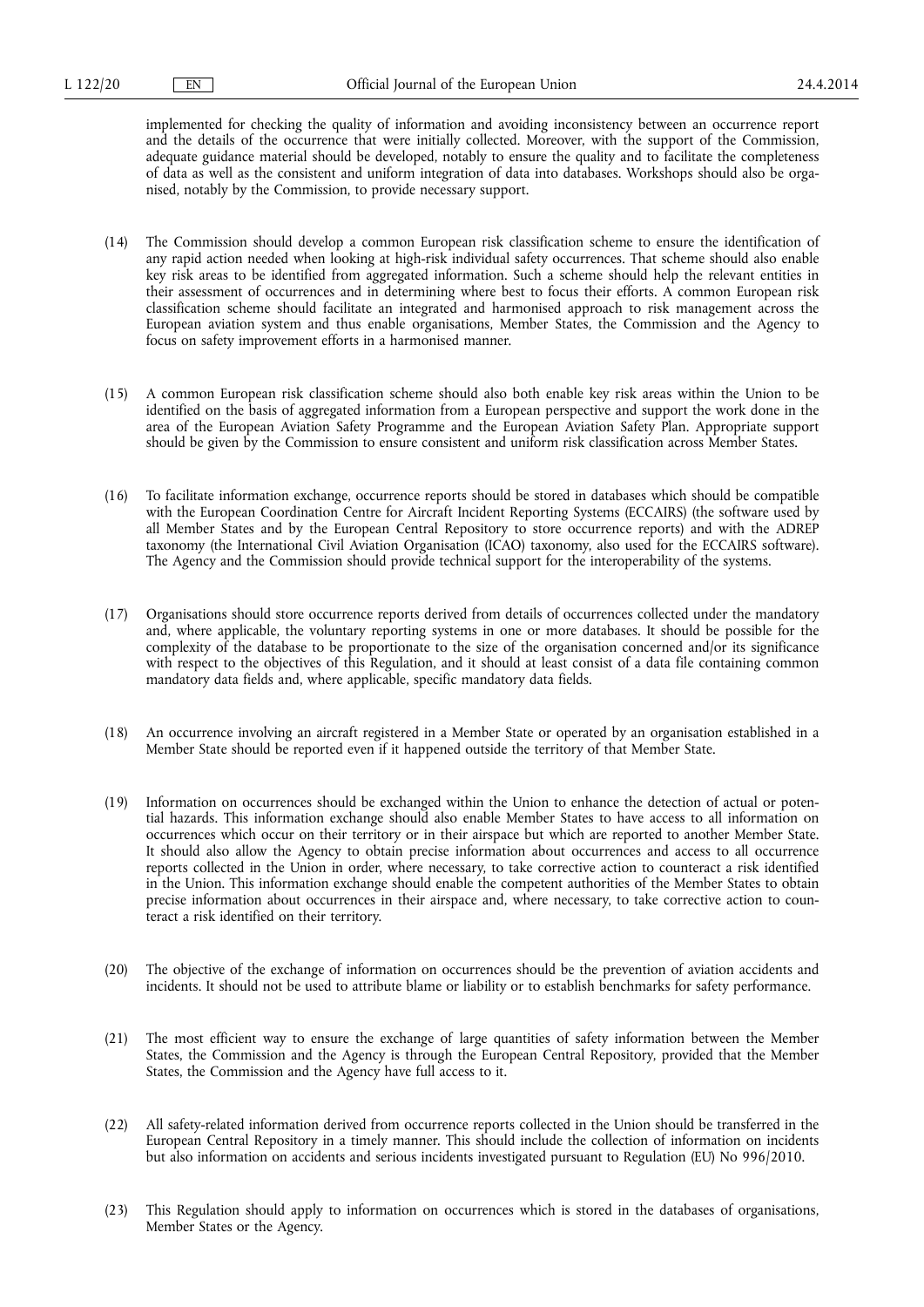- (24) All safety-related information contained in the European Central Repository should be available to entities entrusted with regulating civil aviation safety within the Union, including the Agency, and to the authorities responsible for investigating accidents and incidents within the Union.
- (25) It should be possible for interested parties to request access to certain information contained in the European Central Repository, subject to the rules concerning the confidentiality of such information and the anonymity of the persons involved.
- (26) As national points of contact have the best knowledge of interested parties established in a given Member State, it should be for each national point of contact to deal with requests from interested parties established in the territory of its own Member State. The Commission should deal with requests from interested parties from third countries or from international organisations.
- (27) Information contained in occurrence reports should be analysed, and safety risks identified. Any appropriate consequent action for improving aviation safety should be identified and implemented in a timely manner. Information on the analysis and follow-up of occurrences should be disseminated within organisations, competent authorities of the Member States and the Agency, since providing feedback on occurrences that have been reported incentivises individuals to report occurrences. Where applicable and when possible, information on the analysis and follow-up of occurrences should also be provided to individuals who have directly reported occurrences to the competent authorities of the Member States or to the Agency. Such feedback should comply with the rules on confidentiality and protection of the reporter and the persons mentioned in occurrence reports pursuant to this Regulation.
- (28) This Regulation should assist Member States, the Agency and organisations in managing aviation safety risks. The safety management systems of organisations are complemented by the safety management systems of the Member States and of the Agency. While organisations manage safety risks associated with their specific activities, the competent authorities of the Member States and the Agency manage safety risks for the aviation systems of, respectively, entire Member States and of the Union as a whole, addressing common safety risks for aviation in the Member State concerned or at Union level. The responsibilities of the Agency and of the competent authorities of the Member States should not exonerate organisations from their direct responsibilities in managing safety inherent in the products and in the services they provide. For that purpose, organisations should collect and analyse information on occurrences in order to identify and mitigate hazards associated with their activities. They should also assess associated safety risks and allocate resources to take prompt and appropriate safety risk mitigation measures. The overall process should be monitored by the relevant competent authority, which should, when necessary, require that additional action be taken to ensure that the safety deficiencies are correctly addressed. On the other hand, the competent authorities of the Member States and the Agency should complement the safety management systems of the organisations at Member State and European levels respectively.
- (29) When determining the action to be included within their State Safety Programme and State Safety Plan, and in order to ensure that the action is evidence-based, Member States should use the information derived from the occurrence reports that have been collected and from their analysis. State Safety Programmes and State Safety Plans are complemented at European level by the European Aviation Safety Programme and the European Aviation Safety Plan.
- (30) Since the objective of aviation safety improvement cannot be sufficiently achieved by the Member States because reporting systems operated by Member States in isolation are less efficient than a coordinated network with exchange of information allowing identification of possible safety problems and key risk areas at Union level, analysis at national level should be complemented by analysis and follow-up at Union level in order to ensure better prevention of aviation accidents and incidents. This Union-level task should be carried out by a network of aviation safety analysts in coordination with the Agency and the Commission. It should be possible for that network to decide, by consensus, to invite observers to their meetings, including industry employees or representatives.
- (31) The European Aviation Safety Programme and the European Aviation Safety Plan should benefit in particular from the work of the network of aviation safety analysts for the purpose of determining what action needs to be implemented at Union level from an evidence-based perspective.
- (32) The general public should be provided with general aggregated information on the level of aviation safety in Member States and in the Union. That information should cover, in particular, trends and analysis deriving from the implementation of this Regulation by the Member States, as well as information in an aggregated form on the content of the European Central Repository, and may be provided by publishing safety performance indicators (SPI).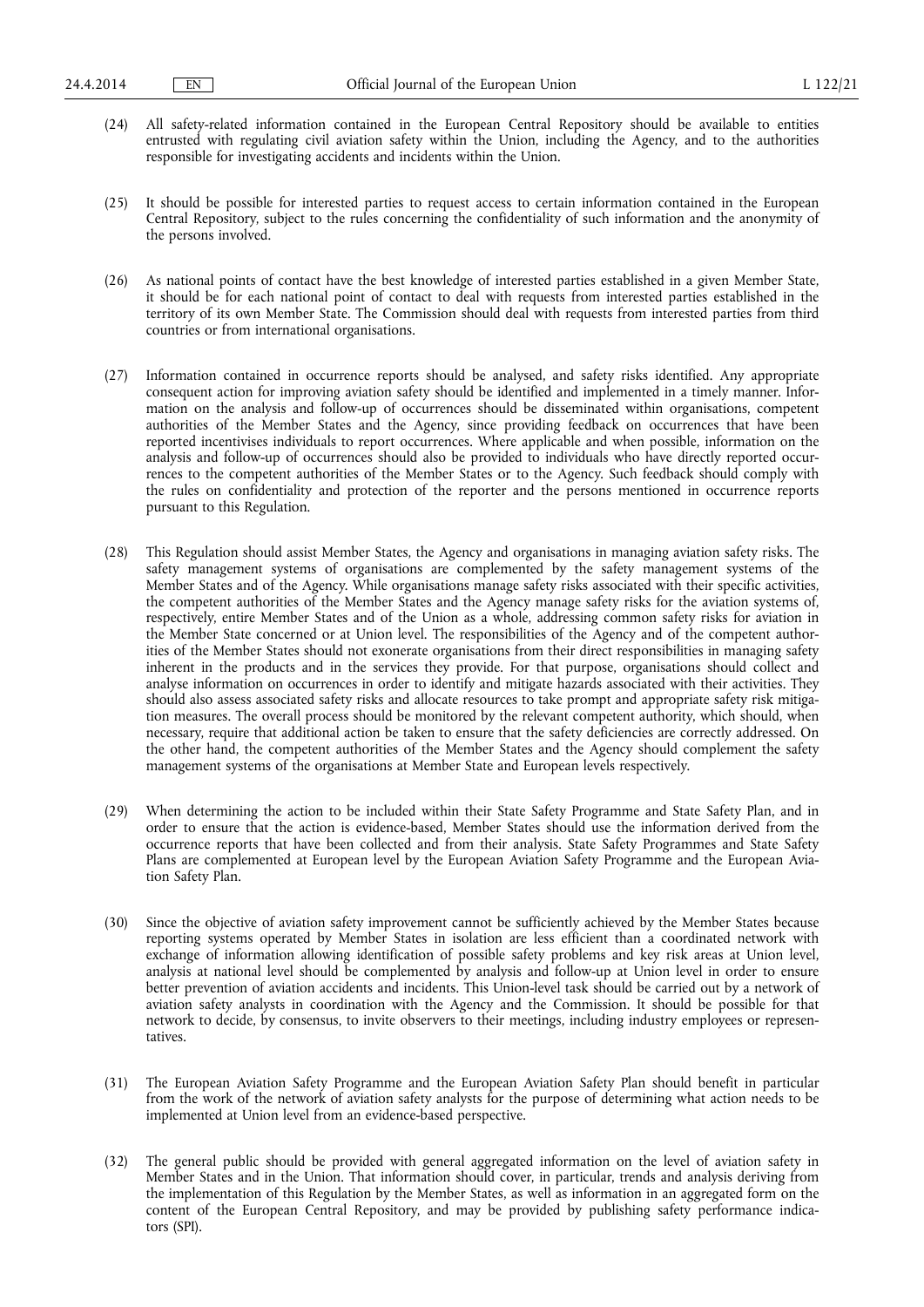- (33) The civil aviation safety system is established on the basis of feedback and lessons learned from accidents and incidents. Occurrence reporting and the use of occurrence information for the improvement of safety depend on a relationship of trust between the reporter and the entity in charge of the collection and assessment of the information. This requires strict application of rules on confidentiality. The purpose of protecting safety information from inappropriate use, and of limiting access to the European Central Repository solely to interested parties participating in the improvement of civil aviation safety, is to ensure the continuing availability of safety information so that appropriate and timely preventive action can be taken and aviation safety improved. In this context, sensitive safety information should be protected in an appropriate way and its collection should be ensured by guaranteeing its confidentiality, protecting its source and ensuring the confidence of staff working in civil aviation in occurrence reporting systems. Appropriate measures should be put in place to ensure that information collected through occurrence reporting schemes is kept confidential and that access to the European Central Repository is restricted. National rules on freedom of information should take into account the necessary confidentiality of such information. The information collected should be adequately protected from unauthorised use or disclosure. It should be used strictly for the purpose of maintaining or improving aviation safety and should not be used to attribute blame or liability.
- (34) In order to ensure the confidence of employees or contracted personnel in the occurrence reporting system of the organisation, the information contained in occurrence reports should be protected appropriately and should not be used for purposes other than maintaining or improving aviation safety. The internal 'just culture' rules adopted by organisations pursuant to this Regulation should contribute in particular to the achievement of this objective. In addition, the limitation of the transmission of personal details, or of information allowing the identification of the reporter or of the other persons mentioned in occurrence reports, by a clear separation between the departments handling occurrence reports and the rest of the organisation, may be an efficient way to achieve this objective.
- (35) A reporter or a person mentioned in occurrence reports should be adequately protected. In this context, occurrence reports should be disidentified and details relating to the identity of the reporter and of the persons mentioned in occurrence reports should not be entered into databases.
- (36) In addition, the civil aviation system should promote a 'safety culture' facilitating the spontaneous reporting of occurrences and thereby advancing the principle of a 'just culture'. 'Just culture' is an essential element of a broader 'safety culture', which forms the basis of a robust safety management system. An environment embracing 'safety culture' principles should not prevent action being taken where necessary to maintain or improve the level of aviation safety.
- (37) A 'just culture' should encourage individuals to report safety-related information. It should not, however, absolve individuals of their normal responsibilities. In this context, employees and contracted personnel should not be subject to any prejudice on the basis of information provided pursuant to this Regulation, except in cases of wilful misconduct or where there has been manifest, severe and serious disregard with respect to an obvious risk and profound failure of professional responsibility to take such care as is evidently required in the circumstances, causing foreseeable damage to a person or to property, or seriously compromising the level of aviation safety.
- (38) In order to encourage reporting of occurrences, it should be appropriate to protect not only reporters, but also persons mentioned in the occurrence reports concerned. However, such protection should not exonerate those persons from their reporting obligations under this Regulation. In particular, in a situation where a person is mentioned in an occurrence report and has himself or herself the obligation to report that same occurrence, and intentionally fails to report it, then that person should lose his or her protection and face penalties in application of this Regulation.
- (39) Without prejudice to national criminal law and the proper administration of justice, it is important to clearly demarcate the extent of the protection of the reporter and other persons mentioned in occurrence reports from prejudice or prosecution.
- (40) In order to enhance the confidence of individuals in the system, the handling of occurrence reports should be organised in such a way as to appropriately safeguard the confidentiality of the identity of the reporter and other persons mentioned in occurrence reports with regard to fostering a 'just culture'. The aim, wherever possible, should be to enable an independent occurrence handling system to be established.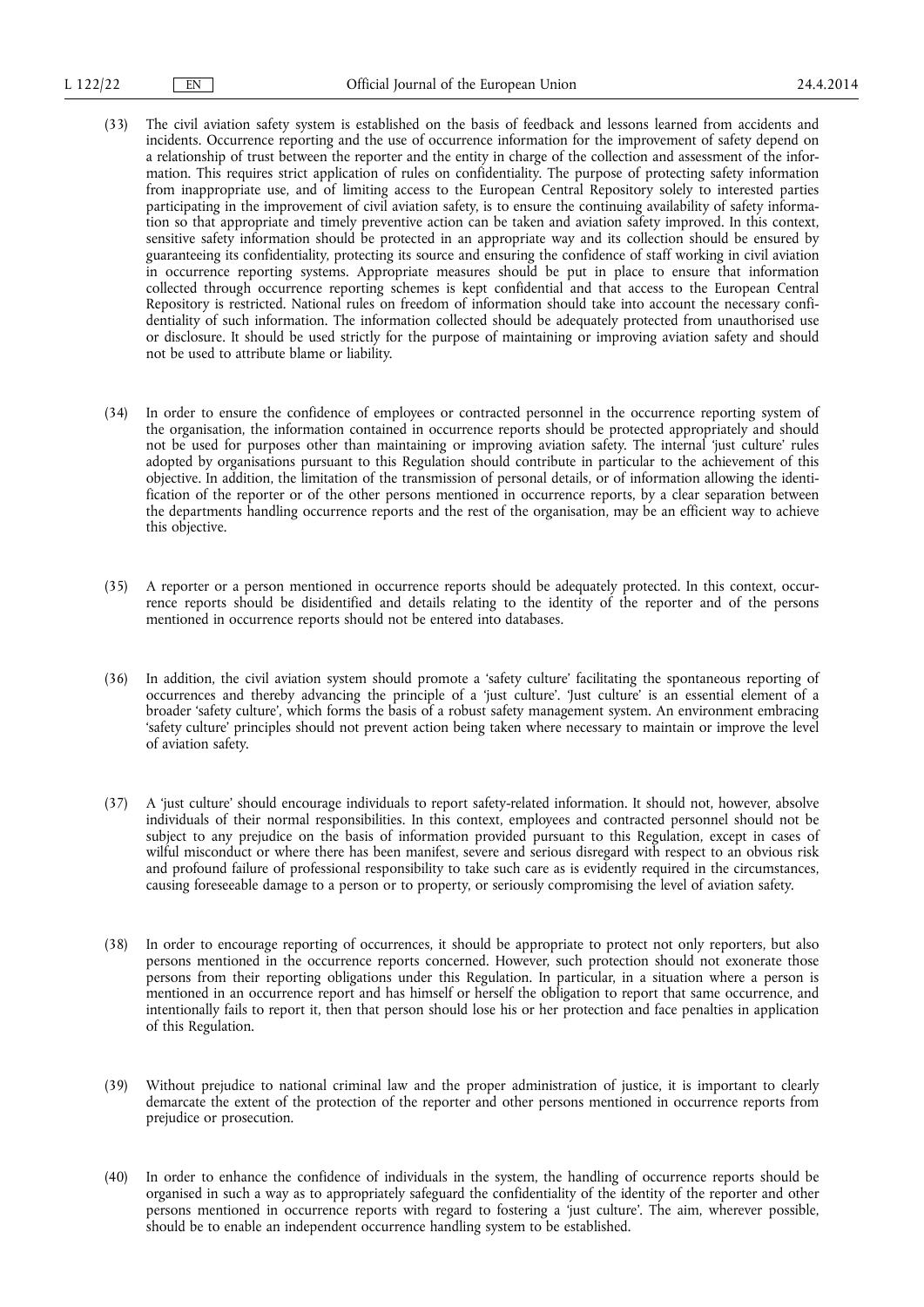- (41) Staff of organisations, of the competent authorities of the Member States and of the Agency who are involved in the evaluation, processing or analysis of occurrences have a significant role to play in the identification of safety hazards and safety deficiencies. Experience shows that when occurrences are analysed with the benefit of hindsight following an accident, the analysis leads to the identification of risks and deficiencies that might otherwise not have been identified. It is possible, therefore, that the persons involved in the evaluation, processing or analysis of occurrences may fear potential consequences in terms of prosecution before judicial authorities. Without prejudice to national criminal law and the proper administration of justice, Member States should not institute proceedings against persons who, in the competent authorities of the Member States, are involved in the evaluation, processing or analysis of occurrences in respect of decisions taken as part of their duties which subsequently, and with the benefit of hindsight, prove to have been erroneous or ineffective but which, when they were taken and on the basis of the information available at that time, were proportional and appropriate.
- (42) Employees and contracted personnel should have the opportunity to report breaches of the principles delimiting their protection as established by this Regulation, and should not be penalised for so doing. Member States should define the consequences for those who infringe the principles of protection of the reporter and of other persons mentioned in occurrence reports and should adopt remedies or impose penalties as appropriate.
- (43) Individuals may be discouraged from reporting occurrences by the fear of self-incrimination and the potential consequences in terms of prosecution before judicial authorities. The objectives of this Regulation can be achieved without interfering unduly with the justice systems of the Member States. It is therefore appropriate to provide that unpremeditated or inadvertent infringements of the law that come to the attention of the authorities of the Members States solely through reporting pursuant to this Regulation should not be the subject of disciplinary, administrative or legal proceedings, unless where otherwise provided by applicable national criminal law. However, the rights of third parties to institute civil proceedings should not be covered by this prohibition and should be subject only to national law.
- (44) Nevertheless, in the context of developing a 'just culture' environment, Member States should retain the option of extending the prohibition on using occurrence reports as evidence against reporters in administrative and disciplinary proceedings to civil or criminal proceedings.
- (45) In addition, the cooperation between safety authorities and judicial authorities should be enhanced and formalised by means of advance arrangements between themselves which should respect the balance between the various public interests at stake and which should in particular cover, for example, access to and the use of occurrence reports contained in the national databases.
- (46) To support the increased responsibilities of the Agency under this Regulation, it should be given sufficient resources to enable it to carry out the additional tasks assigned to it.
- (47) In order to supplement or amend this Regulation, the power to adopt acts in accordance with Article 290 of the Treaty on the Functioning of the European Union should be delegated to the Commission. It is of particular importance that the Commission carry out appropriate consultations during its preparatory work, including at expert level. The Commission, when preparing and drawing-up delegated acts, should ensure a simultaneous, timely and appropriate transmission of relevant documents to the European Parliament and to the Council.
- (48) In applying this Regulation, the Commission should consult the Agency and the network of aviation safety analysts referred to herein.
- (49) In order to ensure uniform conditions for the implementation of this Regulation, implementing powers should be conferred on the Commission. Those powers should be exercised in accordance with Regulation (EU) No 182/2011 of the European Parliament and of the Council ( 1 ).
- (50) The rules on data processing and the protection of individuals as laid down in Directive 95/46/EC of the European Parliament and of the Council ( 2 ) and in Regulation (EC) No 45/2001 of the European Parliament and of the Council ( 3 ) should be fully respected in the application of this Regulation. The rules on access to data as laid

<sup>(</sup> 1 ) Regulation (EU) No 182/2011 of the European Parliament and of the Council of 16 February 2011 laying down the rules and general principles concerning mechanisms for control by Member States of the Commission's exercise of implementing powers (OJ L 55, 28.2.2011, p. 13).

<sup>(</sup> 2 ) Directive 95/46/EC of the European Parliament and of the Council of 24 October 1995 on the protection of individuals with regard to the processing of personal data and on the free movement of such data (OJ L 281, 23.11.1995, p. 31).

<sup>(</sup> 3 ) Regulation (EC) No 45/2001 of the European Parliament and of the Council of 18 December 2000 on the protection of individuals with regard to the processing of personal data by the Community institutions and bodies and on the free movement of such data (OJ L 8, 12.1.2001, p. 1).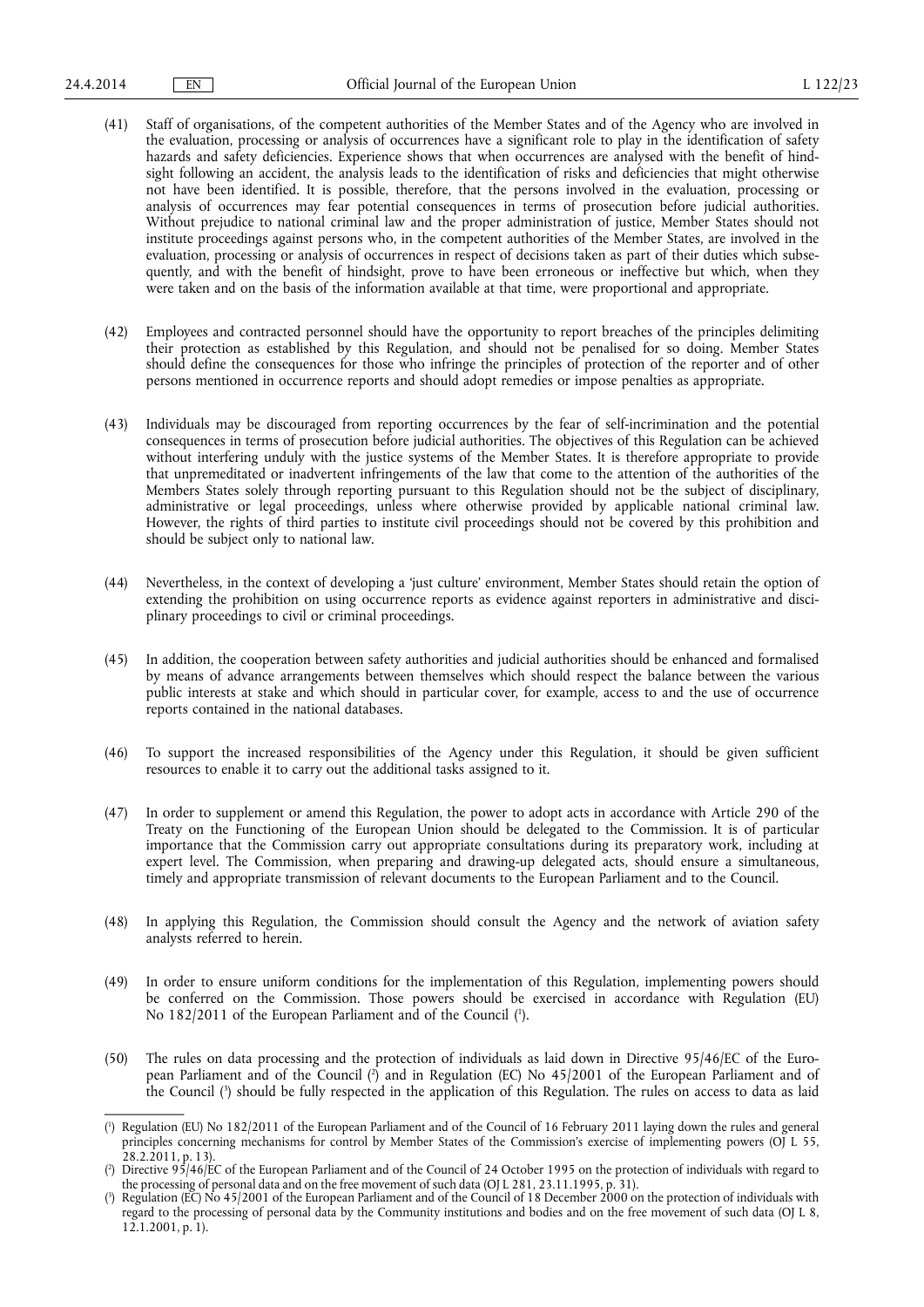down in Regulation (EC) No 1049/2001 of the European Parliament and of the Council ( 1 ) should be fully respected in the application of this Regulation except as regards the dissemination of data and information contained in the European Central Repository, which are protected under stricter access rules laid down in this Regulation.

- (51) Penalties should, in particular, be applicable against any person who or entity which, contrary to this Regulation, misuses information protected by this Regulation; acts in a prejudicial manner against the reporter or other persons mentioned in occurrence reports, except in cases where the exemptions laid down in this Regulation apply; does not establish an environment appropriate for allowing the collection of details of occurrences; does not analyse the information collected; does not act to address any safety or potential safety deficiencies detected; or does not share the information collected in application of this Regulation.
- (52) Since the objective of this Regulation, namely the establishment of common rules in the field of occurrence reporting in civil aviation, cannot be sufficiently achieved by the Member States but can rather, by reason of its Union-wide scale and effects, be better achieved at Union level, the Union may adopt measures, in accordance with the principle of subsidiarity as set out in Article 5 of the Treaty on the European Union. In accordance with the principle of proportionality, as set out in that Article, this Regulation does not go beyond what is necessary in order to achieve that objective.
- (53) Regulation (EU) No 996/2010 should therefore be amended accordingly.
- (54) Directive 2003/42/EC of the European Parliament and of the Council ( 2 ), Commission Regulation (EC) No 1321/2007 ( 3 ) and Commission Regulation (EC) No 1330/2007 ( 4 ) should therefore be repealed.
- (55) The European Data Protection Supervisor was consulted in accordance with Article 28(2) of Regulation (EC) No 45/2001 and delivered an opinion on 10 April 2013 ( 5 ),

HAVE ADOPTED THIS REGULATION:

## *Article 1*

## **Objectives**

1. This Regulation aims to improve aviation safety by ensuring that relevant safety information relating to civil aviation is reported, collected, stored, protected, exchanged, disseminated and analysed.

This Regulation ensures:

- (a) that, where appropriate, safety action is taken in a timely manner based on analysis of the information collected;
- (b) the continued availability of safety information by introducing rules on confidentiality and on the appropriate use of information and through the harmonised and enhanced protection of reporters and persons mentioned in occurrence reports; and
- (c) that aviation safety risks are considered and dealt with at both Union level and national level.

2. The sole objective of occurrence reporting is the prevention of accidents and incidents and not to attribute blame or liability.

<sup>(</sup> 1 ) Regulation (EC) No 1049/2001 of the European Parliament and of the Council of 30 May 2001 regarding public access to European Parliament, Council and Commission documents (OJ L 145, 31.5.2001, p. 43).

<sup>(</sup> 2 ) Directive 2003/42/EC of the European Parliament and of the Council of 13 June 2003 on occurrence reporting in civil aviation (OJ L 167, 4.7.2003, p. 23).

<sup>(</sup> 3 ) Commission Regulation (EC) No 1321/2007 of 12 November 2007 laying down implementing rules for the integration into a central repository of information on civil aviation occurrences exchanged in accordance with Directive 2003/42/EC of the European Parliament and of the Council (OJ L 294, 13.11.2007, p. 3).

<sup>(</sup> 4 ) Commission Regulation (EC) No 1330/2007 of 24 September 2007 laying down implementing rules for the dissemination to interested parties of information on civil aviation occurrences referred to in Article 7(2) of Directive 2003/42/EC of the European Parliament and of the Council (OJ L 295, 14.11.2007, p. 7).

<sup>(</sup> 5 ) OJ C 358, 7.12.2013, p. 19.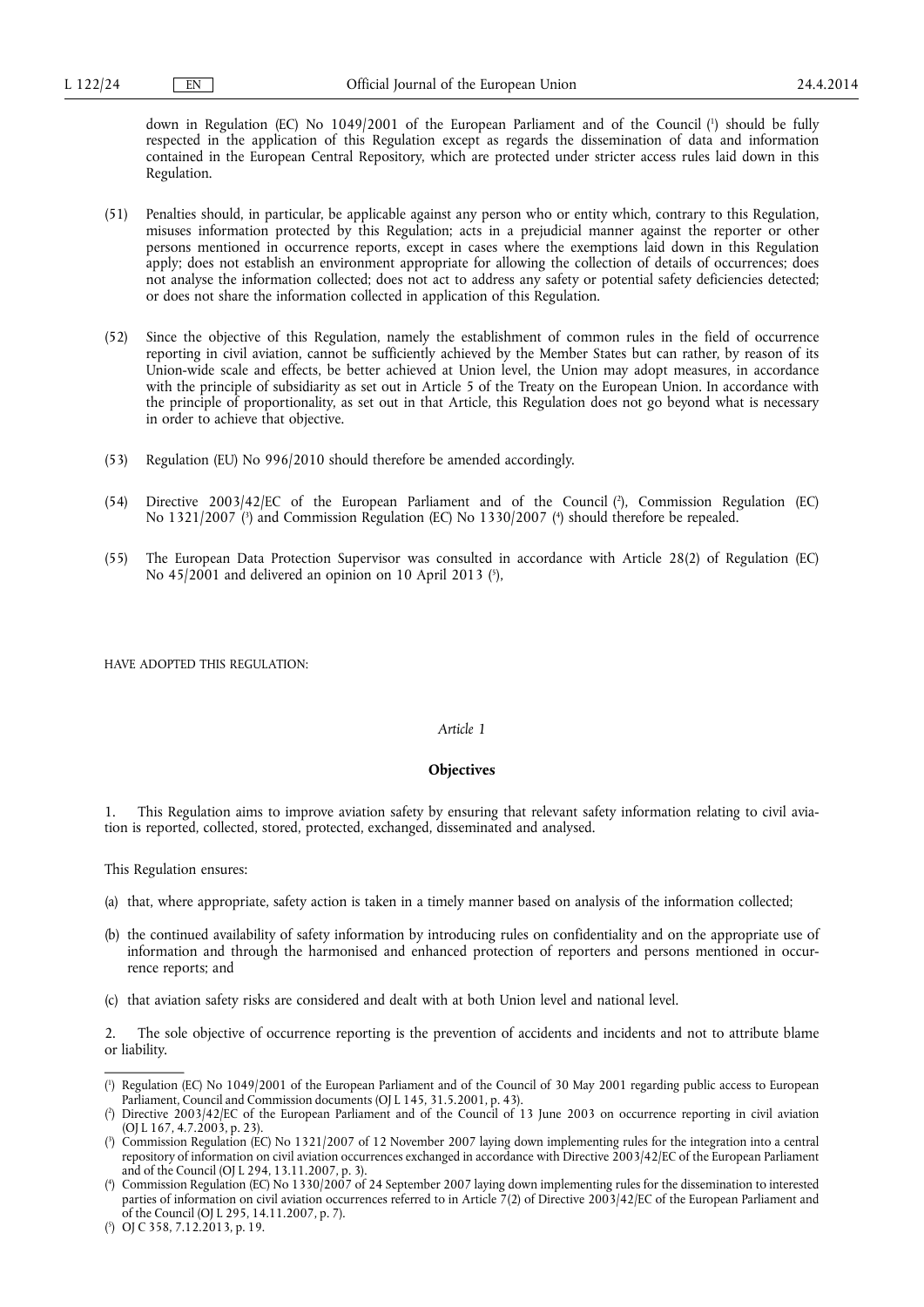### **Definitions**

For the purposes of this Regulation the following definitions apply:

- (1) 'reporter' means a natural person who reports an occurrence or other safety-related information pursuant to this Regulation;
- (2) 'aircraft' means any machine that can derive support in the atmosphere from the reactions of the air other than the reactions of the air against the earth's surface;
- (3) 'incident' means an incident within the meaning of Regulation (EU) No 996/2010;
- (4) 'serious incident' means a serious incident within the meaning of Regulation (EU) No 996/2010;
- (5) 'accident' means an accident within the meaning of Regulation (EU) No 996/2010;
- (6) 'disidentified information' means information arising from occurrence reports from which all personal data such as names or addresses of natural persons have been removed;
- (7) 'occurrence' means any safety-related event which endangers or which, if not corrected or addressed, could endanger an aircraft, its occupants or any other person and includes in particular an accident or serious incident;
- (8) 'organisation' means any organisation providing aviation products and/or which employs, contracts or uses the services of persons required to report occurrences in accordance with Article 4(6);
- (9) 'anonymisation' means the removal from occurrence reports of all personal details relating to the reporter and to the persons mentioned in occurrence reports and any details, including the name of the organisation(s) involved in the occurrence, which may reveal the identity of the reporter or of a third party or lead to that information being inferred from the occurrence report;
- (10) 'hazard' means a situation or an object with the potential to cause death or injury to a person, damage to equipment or a structure, loss of material, or a reduction of ability to perform a prescribed function;
- (11) 'safety investigation authority' means the permanent national civil aviation safety investigation authority conducting or supervising safety investigations as referred to in Article 4 of Regulation (EU) No 996/2010;
- (12) 'just culture' means a culture in which front-line operators or other persons are not punished for actions, omissions or decisions taken by them that are commensurate with their experience and training, but in which gross negligence, wilful violations and destructive acts are not tolerated;
- (13) 'point of contact' means:
	- (a) where a request for information is made by an interested party established in a Member State, the competent authority designated by each Member State in accordance with Article 6(3);
	- (b) where a request for information is made by an interested party established outside the Union, the Commission;
- (14) 'interested party' means any natural or legal person or any official body, whether or not having its own legal personality, that is in a position to participate in the improvement of aviation safety by having access to information on occurrences exchanged by the Member States and which falls within one of the categories of interested parties set out in Annex II;
- (15) 'State Safety Programme' means an integrated set of legal acts and activities aimed at managing civil aviation safety in a Member State;
- (16) 'European Aviation Safety Plan' means safety issues assessment and the related action plan at European level;
- (17) 'European Aviation Safety Programme' means the integrated set of regulations at Union level, together with the activities and processes used to jointly manage the safety of civil aviation at European level;
- (18) 'safety management system' means a systematic approach to managing aviation safety including the necessary organisational structures, accountabilities, policies and procedures, and includes any management system that, independently or integrated with other management systems of the organisation, addresses the management of safety.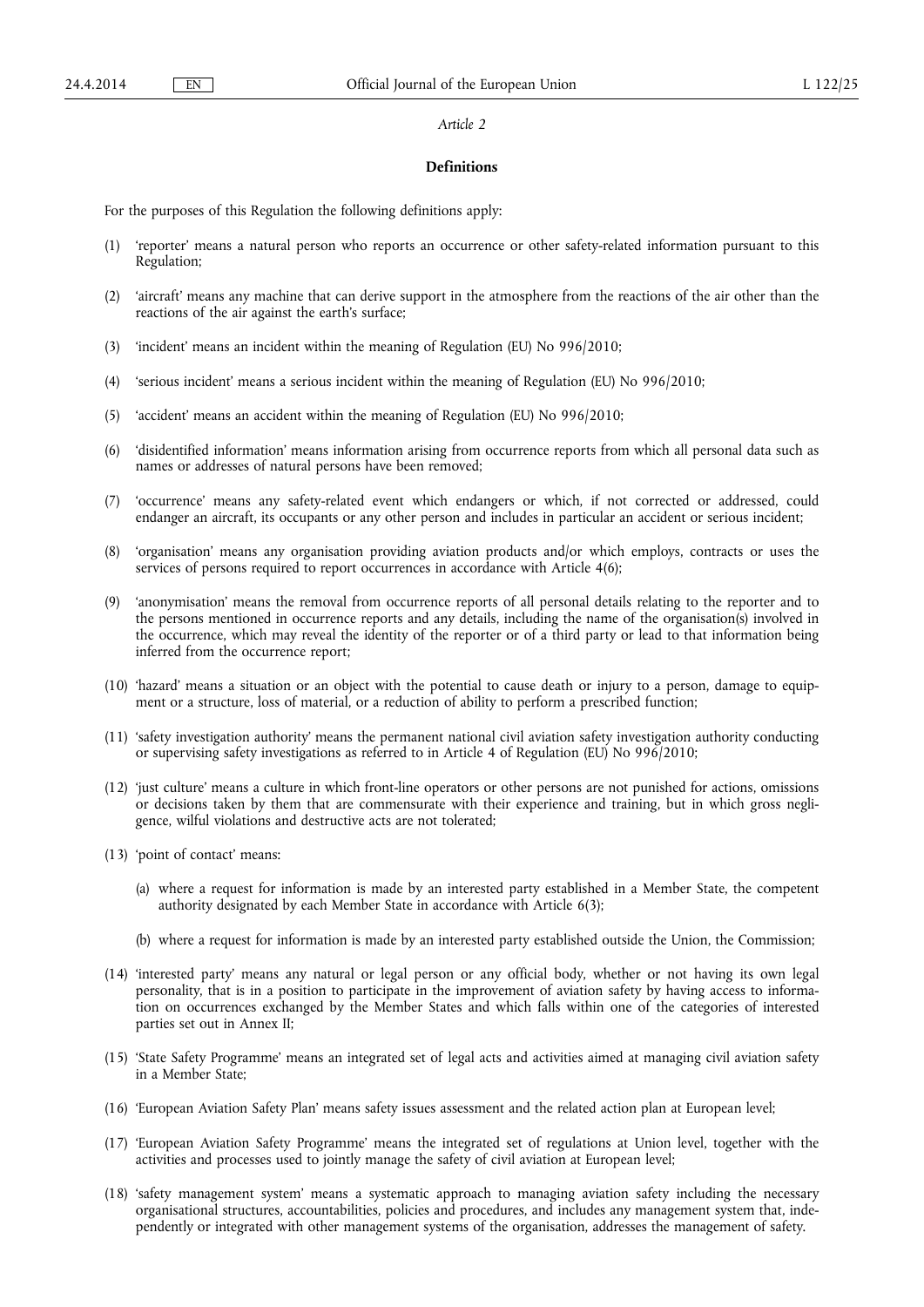## **Subject matter and scope**

- 1. This Regulation lays down rules on:
- (a) the reporting of occurrences which endanger or which, if not corrected or addressed, would endanger an aircraft, its occupants, any other person, equipment or installation affecting aircraft operations; and the reporting of other relevant safety-related information in that context;
- (b) analysis and follow-up action in respect of reported occurrences and other safety-related information;
- (c) the protection of aviation professionals;
- (d) appropriate use collected safety information;
- (e) the integration of information into the European Central Repository; and
- (f) the dissemination of anonymised information to interested parties for the purpose of providing such parties with the information they need in order to improve aviation safety.

2. This Regulation applies to occurrences and other safety-related information involving civil aircraft, with the exception of aircraft referred to in Annex II to Regulation (EC) No 216/2008. Member States may decide to apply this Regulation also to occurrences and other safety-related information involving the aircraft referred to in Annex II to that Regulation.

## *Article 4*

## **Mandatory reporting**

1. Occurrences which may represent a significant risk to aviation safety and which fall into the following categories shall be reported by the persons listed in paragraph 6 through the mandatory occurrence reporting systems pursuant to this Article:

- (a) occurrences related to the operation of the aircraft, such as:
	- (i) collision-related occurrences;
	- (ii) take-off and landing-related occurrences;
	- (iii) fuel-related occurrences;
	- (iv) in-flight occurrences;
	- (v) communication-related occurrences;
	- (vi) occurrences related to injury, emergencies and other critical situations;
	- (vii) crew incapacitation and other crew-related occurrences;
	- (viii) meteorological conditions or security-related occurrences;
- (b) occurrences related to technical conditions, maintenance and repair of aircraft, such as:
	- (i) structural defects;
	- (ii) system malfunctions;
	- (iii) maintenance and repair problems;
	- (iv) propulsion problems (including engines, propellers and rotor systems) and auxiliary power unit problems;
- (c) occurrences related to air navigation services and facilities, such as:
	- (i) collisions, near collisions or potential for collisions;
	- (ii) specific occurrences of air traffic management and air navigation services (ATM/ANS);
	- (iii) ATM/ANS operational occurrences;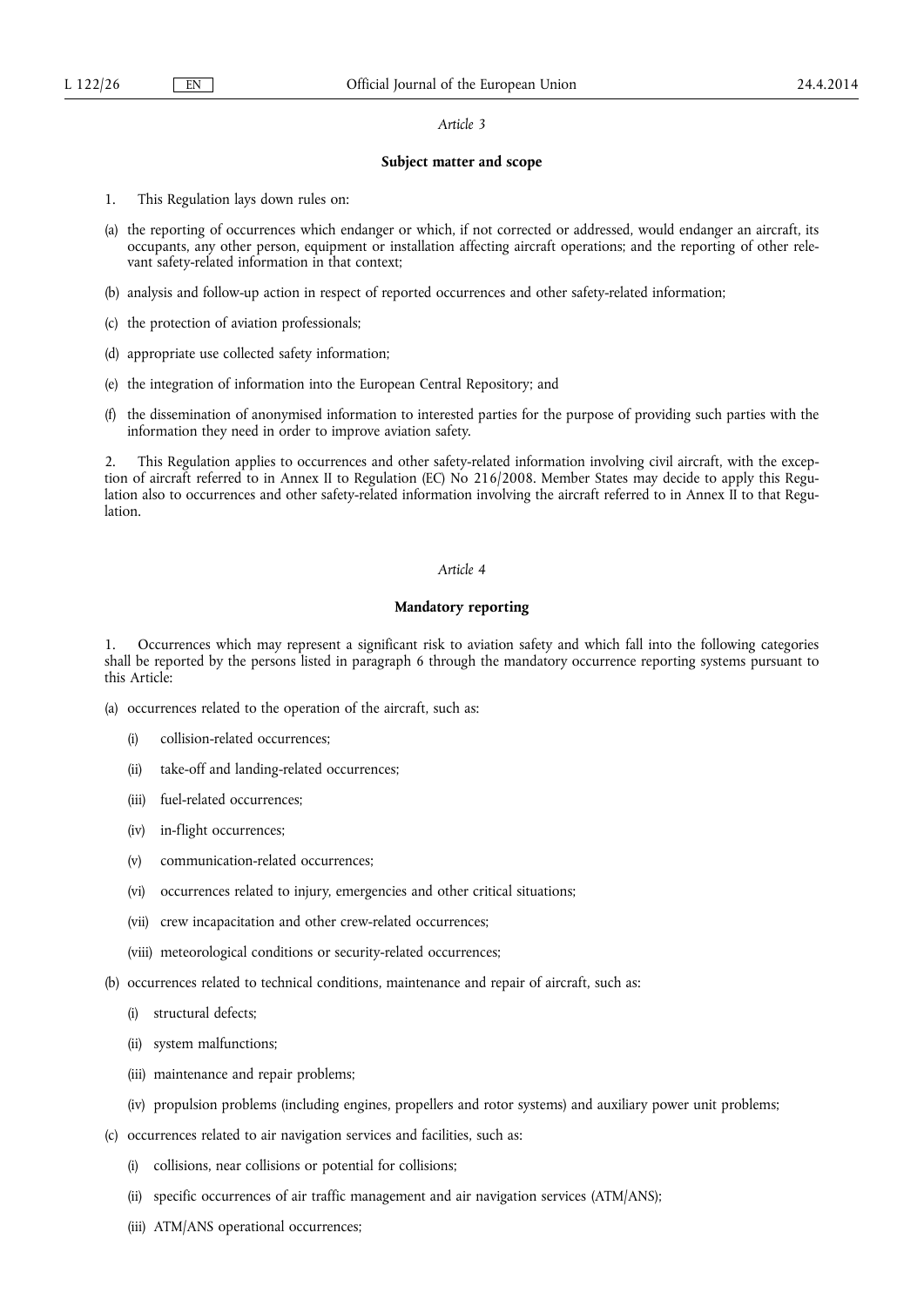(d) occurrences related to aerodromes and ground services, such as:

- occurrences related to aerodrome activities and facilities;
- (ii) occurrences related to handling of passengers, baggage, mail and cargo;
- (iii) occurrences related to aircraft ground handling and related services.

2. Each organisation established in a Member State shall establish a mandatory reporting system to facilitate the collection of details of occurrences referred to in paragraph 1.

3. Each Member State shall establish a mandatory reporting system to facilitate the collection of details of occurrences including the collection of details of occurrences collected by organisations pursuant to paragraph 2.

4. The European Aviation Safety Agency ('the Agency') shall establish a mandatory reporting system to facilitate the collection of details of occurrences, including the collection of details of occurrences collected pursuant to paragraph 2 by organisations which have been certified or approved by the Agency.

5. The Commission shall, by means of implementing acts, adopt a list classifying occurrences to be referred to when reporting occurrences pursuant to paragraph 1. Those implementing acts shall be adopted in accordance with the examination procedure referred to in Article 19(2).

The Commission shall include in those implementing acts a separate list classifying occurrences applicable to aircraft other than complex motor-powered aircraft. The list shall be a simplified version of the list referred to in the first subparagraph and shall, where appropriate, be adapted to the specificities of that branch of aviation.

6. The following natural persons shall report the occurrences referred to in paragraph 1 through the system established in accordance with paragraph 2 by the organisation which employs, contracts or uses the services of the reporter or, failing that, through the system established in accordance with paragraph 3 by the Member State of establishment of their organisation, or by the State which issued, validated or converted the pilot's licence, or through the system established in accordance with paragraph 4 by the Agency:

- (a) the pilot in command, or, in cases where the pilot in command is unable to report the occurrence, any other crew member next in the chain of command of an aircraft registered in a Member State or an aircraft registered outside the Union but used by an operator for which a Member State ensures oversight of operations or an operator established in the Union;
- (b) a person engaged in designing, manufacturing, continuous airworthiness monitoring, maintaining or modifying an aircraft, or any equipment or part thereof, under the oversight of a Member State or of the Agency;
- (c) a person who signs an airworthiness review certificate, or a release to service in respect of an aircraft or any equipment or part thereof, under the oversight of a Member State or of the Agency;
- (d) a person who performs a function which requires him or her to be authorised by a Member State as a staff member of an air traffic service provider entrusted with responsibilities related to air navigation services or as a flight information service officer;
- (e) a person who performs a function connected with the safety management of an airport to which Regulation (EC) No 1008/2008 of the European Parliament and of the Council ( 1 ) applies;
- (f) a person who performs a function connected with the installation, modification, maintenance, repair, overhaul, flight-checking or inspection of air navigation facilities for which a Member State ensures the oversight;
- (g) a person who performs a function connected with the ground handling of aircraft, including fuelling, loadsheet preparation, loading, de-icing and towing at an airport covered by Regulation (EC) No 1008/2008.

7. The persons listed in paragraph 6 shall report occurrences within 72 hours of becoming aware of the occurrence, unless exceptional circumstances prevent this.

8. Following notification of an occurrence, any organisation established in a Member State which is not covered by paragraph 9 shall report to the competent authority of that Member State, as referred to in Article 6(3), the details of occurrences collected in accordance with paragraph 2 of this Article as soon as possible, and in any event no later than 72 hours after becoming aware of the occurrence.

<sup>(</sup> 1 ) Regulation (EC) No 1008/2008 of the European Parliament and of the Council of 24 September 2008 on common rules for the operation of air services in the Community (OJ L 293, 31.10.2008, p. 3).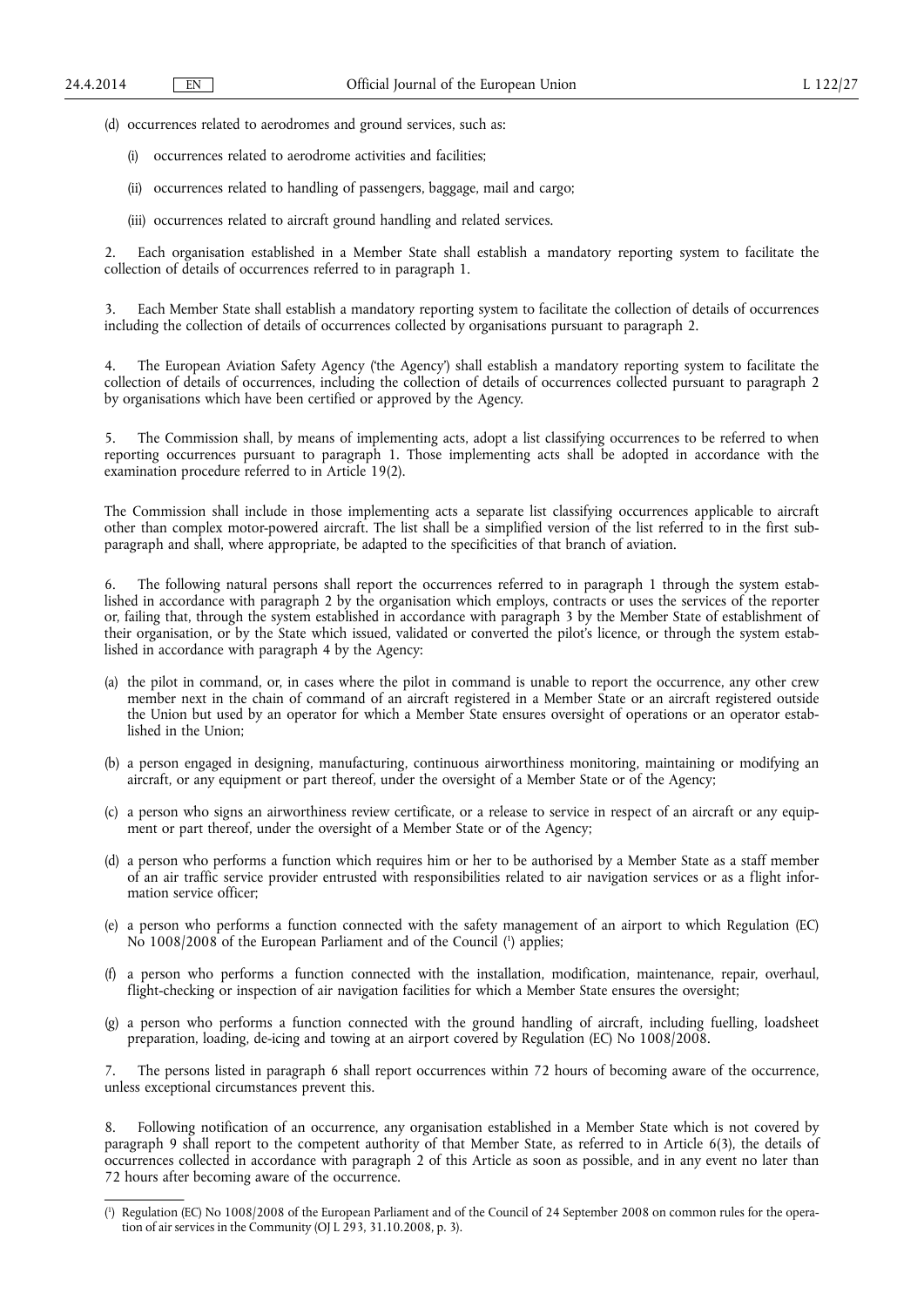9. Following notification of an occurrence, each organisation established in a Member State which is certified or approved by the Agency shall report to the Agency the details of occurrences collected in accordance with paragraph 2 as soon as possible, and in any event no later than 72 hours after becoming aware of the occurrence.

# *Article 5*

## **Voluntary reporting**

1. Each organisation established in a Member State shall establish a voluntary reporting system to facilitate the collection of:

(a) details of occurrences that may not be captured by the mandatory reporting system;

(b) other safety-related information which is perceived by the reporter as an actual or potential hazard to aviation safety.

2. Each Member State shall establish a voluntary reporting system to facilitate the collection of:

(a) details of occurrences that may not be captured by the mandatory reporting system;

(b) other safety-related information which is perceived by the reporter as an actual or potential hazard to aviation safety.

That system shall also include, but shall not be limited to, the collection of information transferred by organisations pursuant to paragraph 6.

3. The Agency shall establish a voluntary reporting system to facilitate the collection of:

(a) details of occurrences that may not be captured by the mandatory reporting system;

(b) other safety-related information which is perceived by the reporter as an actual or potential hazard to aviation safety.

That system shall also include, but shall not be limited to, the collection of information transferred by organisations certified or approved by the Agency pursuant to paragraph 5.

4. The voluntary reporting systems shall be used to facilitate the collection of details of occurrences and safety-related information:

(a) not subject to mandatory reporting pursuant to Article 4(1);

(b) reported by persons who are not listed in Article 4(6).

5. Each organisation established in a Member State and certified or approved by the Agency shall report to the Agency, in a timely manner, details of occurrences and safety-related information which have been collected pursuant to paragraph 1 and which may involve an actual or potential aviation safety risk.

6. Each organisation established in a Member State that is not certified or approved by the Agency shall, in a timely manner, report to the competent authority of that Member State, as designated pursuant to Article 6(3), the details of occurrences and other safety-related information which have been collected pursuant to paragraph 1 of this Article and which may involve an actual or potential aviation safety risk. Member States may require any organisation established in their territory to report the details of all occurrences collected pursuant to paragraph 1 of this Article.

7. Member States, the Agency and organisations may establish other safety information collection and processing systems to collect details of occurrences that might not be captured by the reporting systems referred to in Article 4 and in paragraphs 1, 2 and 3 of this Article. Those systems may include reporting to entities other than those set out in Article  $6(3)$  and may involve the active participation of:

(a) the aviation industry;

(b) professional organisations of aviation staff.

8. Information received from voluntary and mandatory reporting may be integrated into a single system.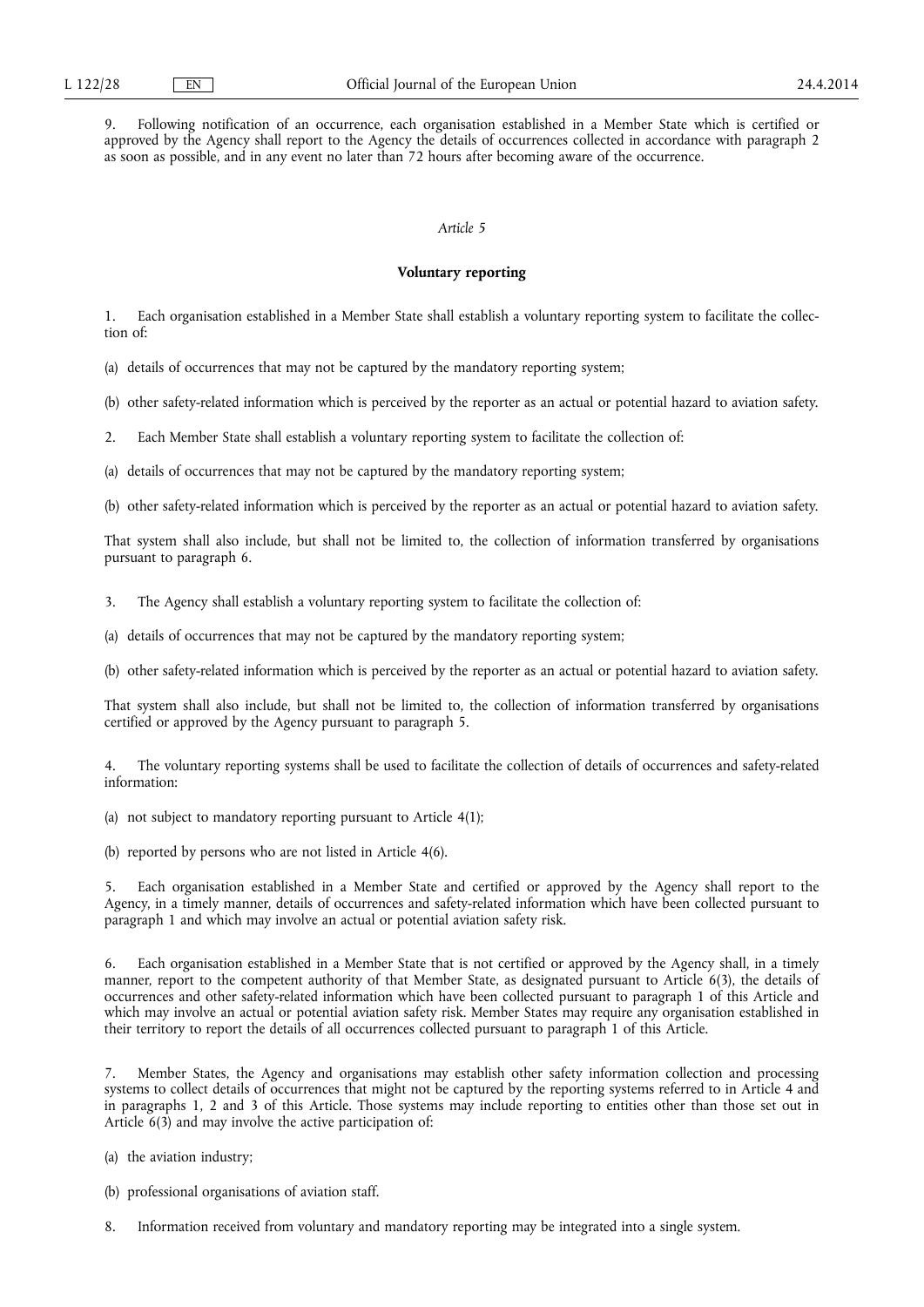## **Collection and storage of information**

1. Each organisation established in a Member State shall designate one or more persons to handle independently the collection, evaluation, processing, analysis and storage of details of occurrences reported pursuant to Articles 4 and 5.

The handling of the reports shall be done with a view to preventing the use of information for purposes other than safety, and shall appropriately safeguard the confidentiality of the identity of the reporter and of the persons mentioned in occurrence reports, with a view to promoting a 'just culture'.

By agreement with the competent authority, small organisations may put in place a simplified mechanism for the collection, evaluation, processing, analysis and storage of details of occurrences. They may share those tasks with organisations of the same nature, while complying with the rules on confidentiality and protection pursuant to this Regulation.

Each Member State shall designate one or more competent authorities to establish a mechanism to independently collect, evaluate, process, analyse and store details of occurrences reported pursuant to Articles 4 and 5.

The handling of the reports shall be done with a view to preventing the use of information for purposes other than safety, and shall appropriately safeguard the confidentiality of the identity of the reporter and of the persons mentioned in occurrence reports, with a view to promoting a 'just culture'.

The authorities which may be designated pursuant to the first subparagraph, either jointly or separately, are the following:

(a) the national civil aviation authority; and/or

(b) the safety investigation authority; and/or

(c) any other independent body or entity based in the Union that is entrusted with this function.

Where a Member State designates more than one body or entity, it shall designate one of them as point of contact for the transfer of information referred to in Article 8(2).

4. The Agency shall designate one or more persons to establish a mechanism to independently collect, evaluate, process, analyse and store details of occurrences reported in accordance with Articles 4 and 5.

The handling of the reports shall be done with a view to preventing the use of information for purposes other than safety, and shall appropriately safeguard the confidentiality of the identity of the reporter and of the persons mentioned in occurrence reports, with a view to promoting a 'just culture'.

5. Organisations shall store occurrence reports drawn up on the basis of details of occurrences collected in accordance with Articles 4 and 5 in one or more databases.

The competent authorities referred to in paragraph 3 shall store occurrence reports drawn up on the basis of details of occurrences collected in accordance with Articles 4 and 5 in a national database.

7. Relevant information on accidents and serious incidents collected or issued by safety investigation authorities shall also be stored in the national database.

8. The Agency shall store occurrence reports drawn up on the basis of details of occurrences collected in accordance with Articles 4 and 5 in a database.

9. Safety investigation authorities shall have full access to their respective national database referred to in paragraph 6 for the purpose of discharging their responsibilities pursuant to Article 5(4) of Regulation (EU) No 996/2010.

10. Civil aviation authorities of Member States shall have full access to their respective national database referred to in paragraph 6 for the purposes of their safety-related responsibilities.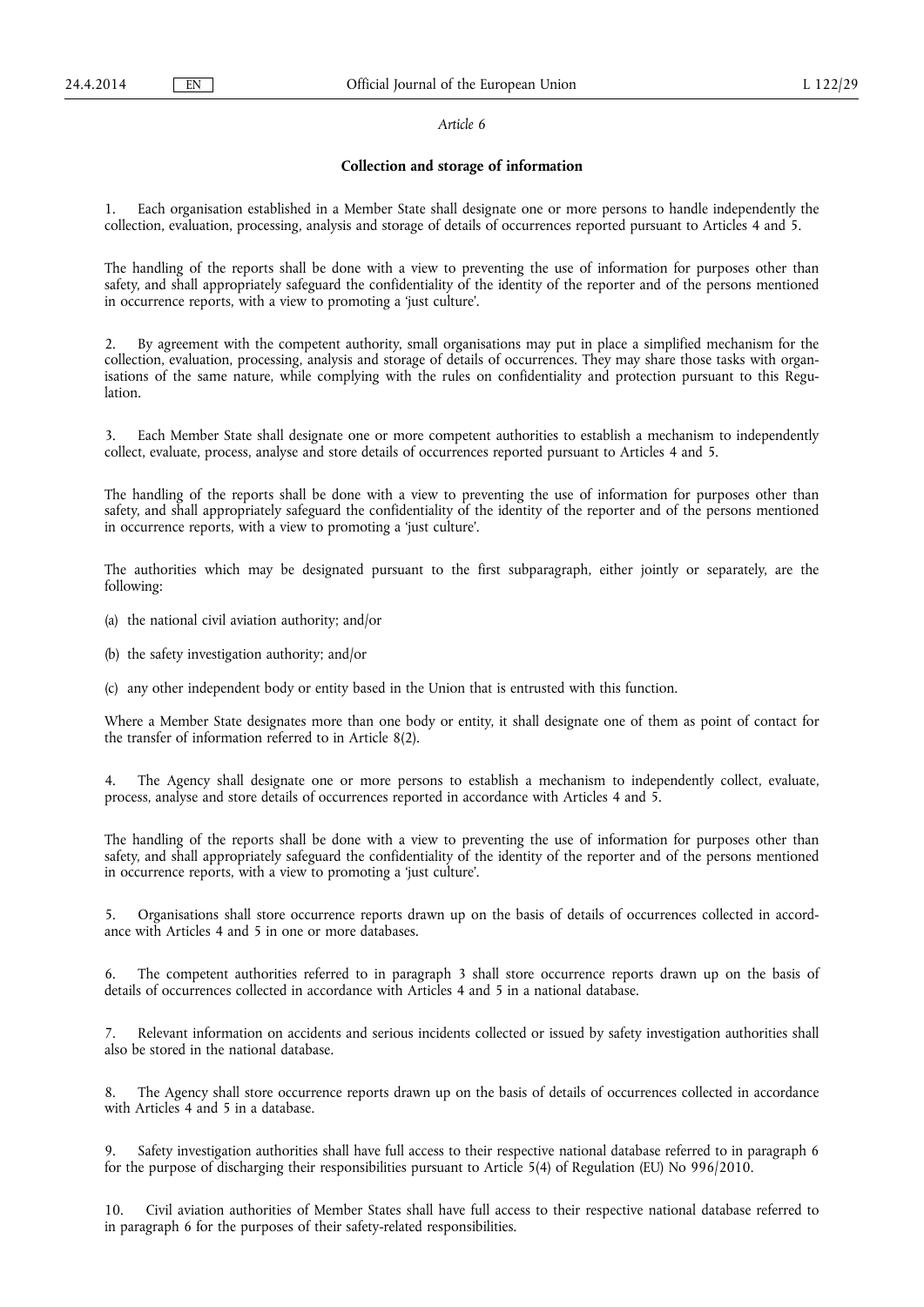### **Quality and content of occurrence reports**

1. Occurrence reports referred to in Article 6 shall contain at least the information listed in Annex I.

2. Occurrence reports referred to in paragraphs 5, 6 and 8 of Article 6 shall include a safety risk classification for the occurrence concerned. That classification shall be reviewed and if necessary amended, and shall be endorsed by the competent authority of the Member State or the Agency, in accordance with the common European risk classification scheme referred to in paragraph 5 of this Article.

3. Organisations, Member States and the Agency shall establish data quality checking processes to improve data consistency, notably between the information collected initially and the report stored in the database.

4. The databases referred to in paragraphs 5, 6 and 8 of Article 6 shall use formats which are:

(a) standardised to facilitate information exchange; and

(b) compatible with the ECCAIRS software and the ADREP taxonomy.

5. The Commission, in close cooperation with the Member States and the Agency through the network of aviation safety analysts, referred to in Article 14(2), shall develop a common European risk classification scheme to enable the organisations, Member States and the Agency to classify occurrences in terms of safety risk. In so doing, the Commission shall take into account the need for compatibility with existing risk classification schemes.

The Commission shall develop that scheme by 15 May 2017.

The Commission shall be empowered to adopt delegated acts in accordance with Article 18 to define the common European risk classification scheme.

7. The Commission shall, by means of implementing acts, adopt the arrangements for the implementation of the common European risk classification scheme. Those implementing acts shall be adopted in accordance with the examination procedure referred to in Article 19(2).

8. The Commission and the Agency shall support the competent authorities of the Member States in their task of data integration, including for example in:

(a) the integration of the minimum information referred to in paragraph 1;

(b) the risk classification of occurrences referred to in paragraph 2; and

(c) the establishment of data quality checking processes referred to in paragraph 3.

The Commission and the Agency shall provide that support in such a way as to contribute to the harmonisation of the data entry process across Member States, in particular by providing to staff working in the bodies or entities referred to in Article 6(1), (3) and (4):

- (a) guidance material;
- (b) workshops; and
- (c) appropriate training.

### *Article 8*

### **European Central Repository**

1. The Commission shall manage a European Central Repository to store all occurrence reports collected in the Union.

2. Each Member State shall, in agreement with the Commission, update the European Central Repository by transferring to it all information relating to safety stored in the national databases referred to in Article 6(6).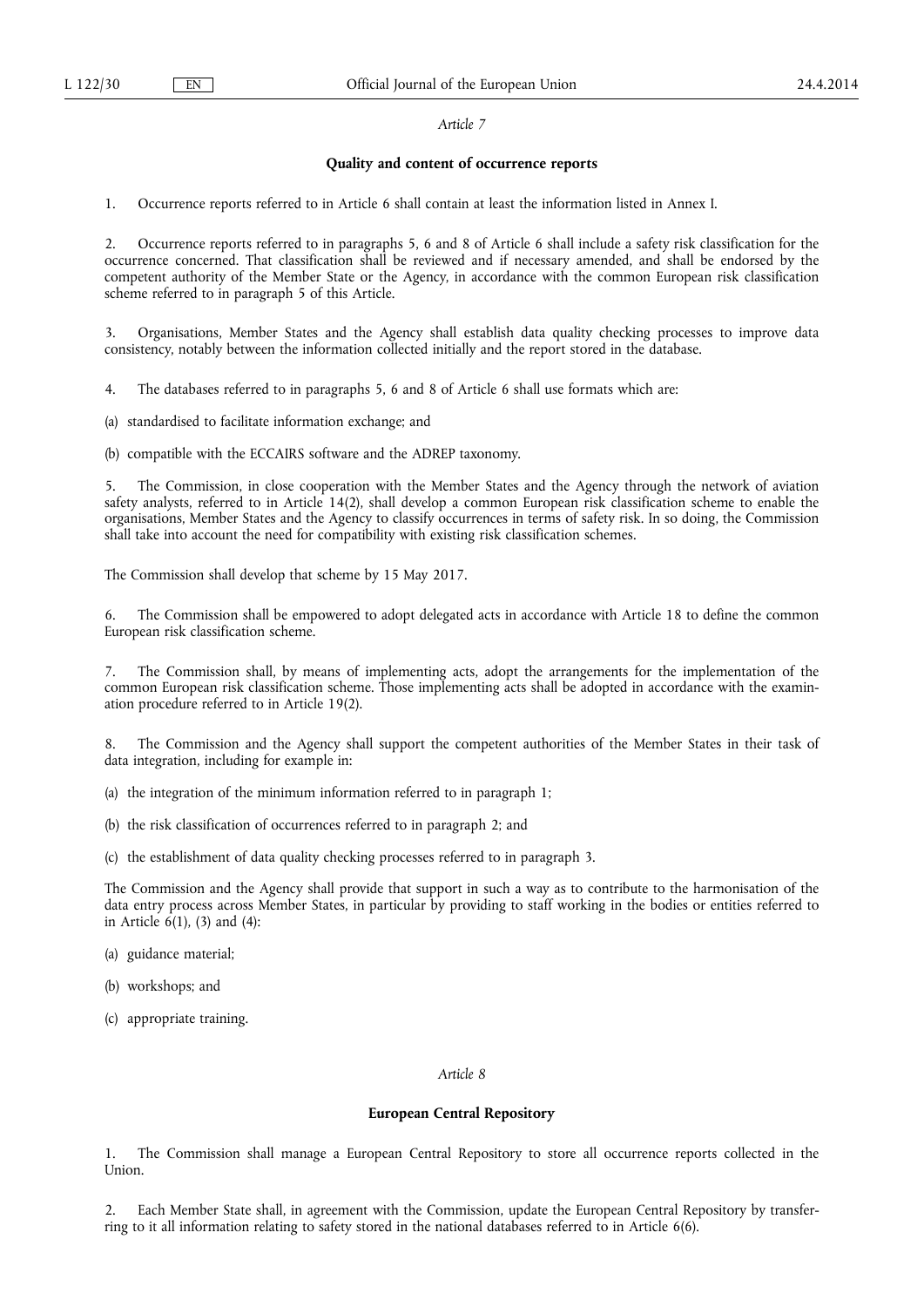3. The Agency shall agree with the Commission the technical protocols for transferring to the European Central Repository all occurrence reports collected by the Agency under Regulation (EC) No 216/2008 and its implementing rules, particularly for occurrences stored in the Internal Occurrence Reporting System (IORS), as well as the information collected pursuant to Articles 4(9) and 5(5).

4. The Commission shall, by means of implementing acts, adopt the arrangements for the management of the European Central Repository as referred to in paragraph 1 and 2. Those implementing acts shall be adopted in accordance with the examination procedure referred to in Article 19(2).

## *Article 9*

## **Exchange of information**

1. Member States and the Agency shall participate in an exchange of information by making all information relating to safety stored in their respective reporting databases available to the competent authorities of the other Member States, the Agency and the Commission, through the European Central Repository.

Occurrence reports shall be transferred to the European Central Repository no later than 30 days after having been entered in the national database.

Occurrence reports shall be updated whenever necessary with additional information relating to safety.

2. Member States shall also transfer information related to accidents and serious incidents to the European Central Repository as follows:

(a) during the course of the investigation: preliminary factual information on accidents and serious incidents;

(b) when the investigation is completed:

- (i) the final investigation report; and
- (ii) when available, a summary in English of the final investigation report.

3. A Member State or the Agency shall forward all pertinent safety-related information to the relevant authority of the Member State or the Agency as soon as possible if, while collecting details of occurrences or when storing occurrence reports or carrying out an analysis in accordance with Article 13(6), it identifies safety matters which it considers either:

- (a) to be of interest to other Member States or the Agency; or
- (b) to possibly require safety action to be taken by other Member States or the Agency.

### *Article 10*

### **Dissemination of information stored in the European Central Repository**

1. Any entity entrusted with regulating civil aviation safety, or any safety investigation authority, within the Union shall have secure full online access to information on occurrences contained in the European Central Repository.

The information shall be used in accordance with Articles 15 and 16.

2. Interested parties listed in Annex II may request access to certain information contained in the European Central Repository.

Interested parties established within the Union shall address requests for information to the point of contact of the Member State in which they are established.

Interested parties established outside the Union shall address their request to the Commission.

The Commission shall inform the competent authority of the Member State concerned when a request is made pursuant to this paragraph.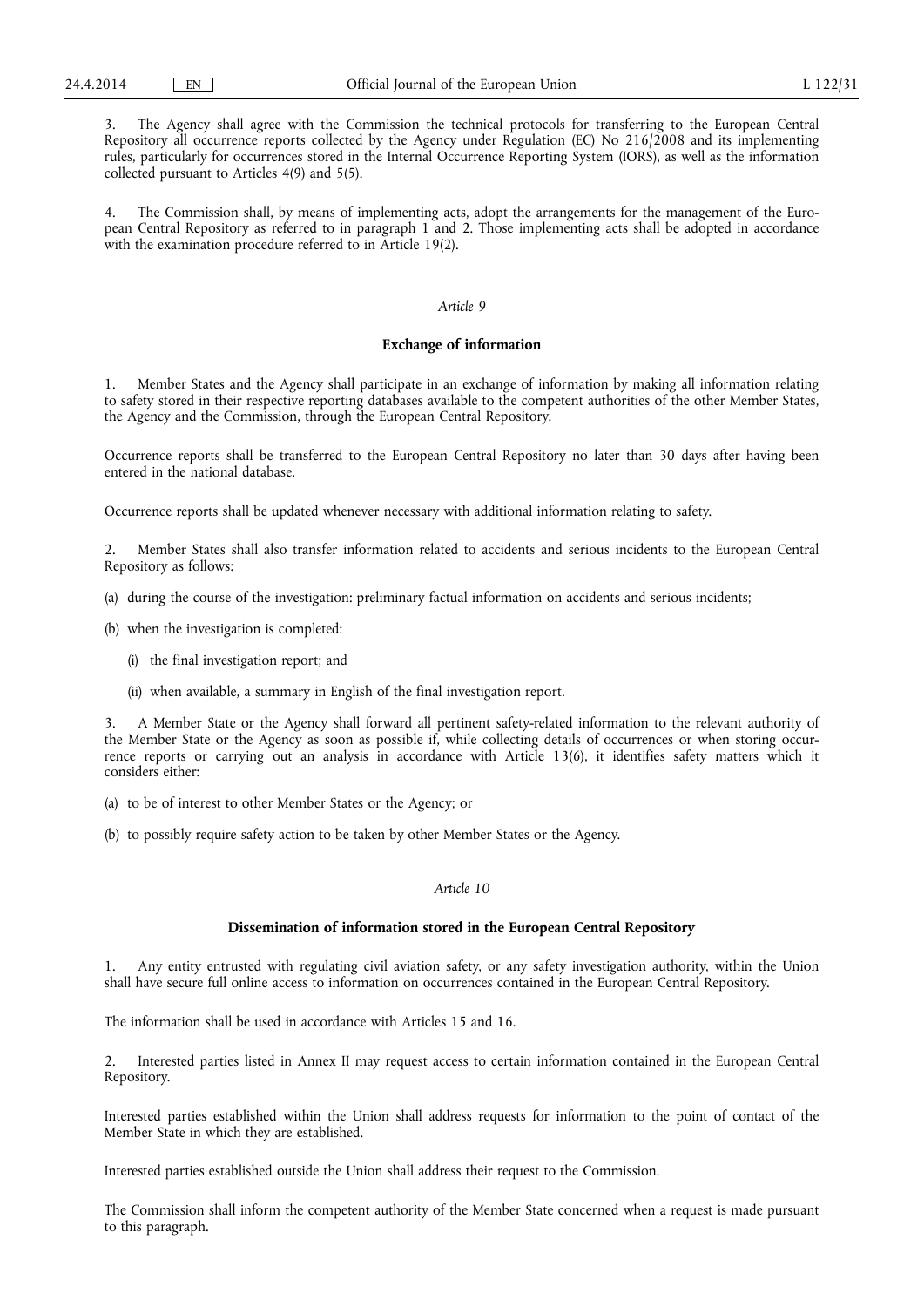3. Subject to Article 15(2) of Regulation (EU) No 996/2010, information contained in the European Central Repository relating to ongoing safety investigations conducted in accordance with that Regulation shall not be disclosed to interested parties pursuant to this Article.

4. For security reasons, interested parties shall not be granted direct access to the European Central Repository.

# *Article 11*

### **Processing of requests and decisions**

1. Requests for information contained in the European Central Repository shall be submitted using forms approved by the point of contact. Those forms shall contain at least the items set out in Annex III.

2. A point of contact which receives a request shall verify that:

(a) the request is made by an interested party;

(b) it is competent to deal with that request.

Where the point of contact determines that another Member State or the Commission is competent to deal with the request, it shall transfer it to that Member State or to the Commission, as appropriate.

3. A point of contact which receives a request shall evaluate on a case-by-case basis whether the request is justified and practicable.

A point of contact may supply information to interested parties on paper or by using secure electronic means of communication.

Where the request is accepted, the point of contact shall determine the amount and the level of information to be supplied. Without prejudice to Articles 15 and 16, the information shall be limited to what is strictly required for the purpose of the request.

Information unrelated to the interested party's own equipment, operations or field of activity shall be supplied only in aggregated or anonymised form. Information in non-aggregated form may be provided to the interested party if it provides a detailed written justification. That information shall be used in accordance with Articles 15 and 16.

The point of contact shall supply interested parties listed in point (b) of Annex II only with information relating to the interested party's own equipment, operations or field of activity.

6. A point of contact receiving a request from an interested party listed in point (a) of Annex II may take a general decision to supply information on a regular basis to that interested party, provided that:

(a) the information requested is related to the interested party's own equipment, operations or field of activity;

- (b) the general decision does not grant access to the entire content of the database;
- (c) the general decision relates only to anonymised information.
- 7. The interested party shall use the information received pursuant to this Article subject to the following conditions:
- (a) the interested party shall use the information only for the purpose specified in the request form, which should be compatible with the objective of this Regulation as stated in Article 1; and
- (b) the interested party shall not disclose the information received without the written consent of the information provider and shall take the necessary measures to ensure appropriate confidentiality of the information received.

The decision to disseminate information pursuant to this Article shall be limited to what is strictly required for the purpose of its user.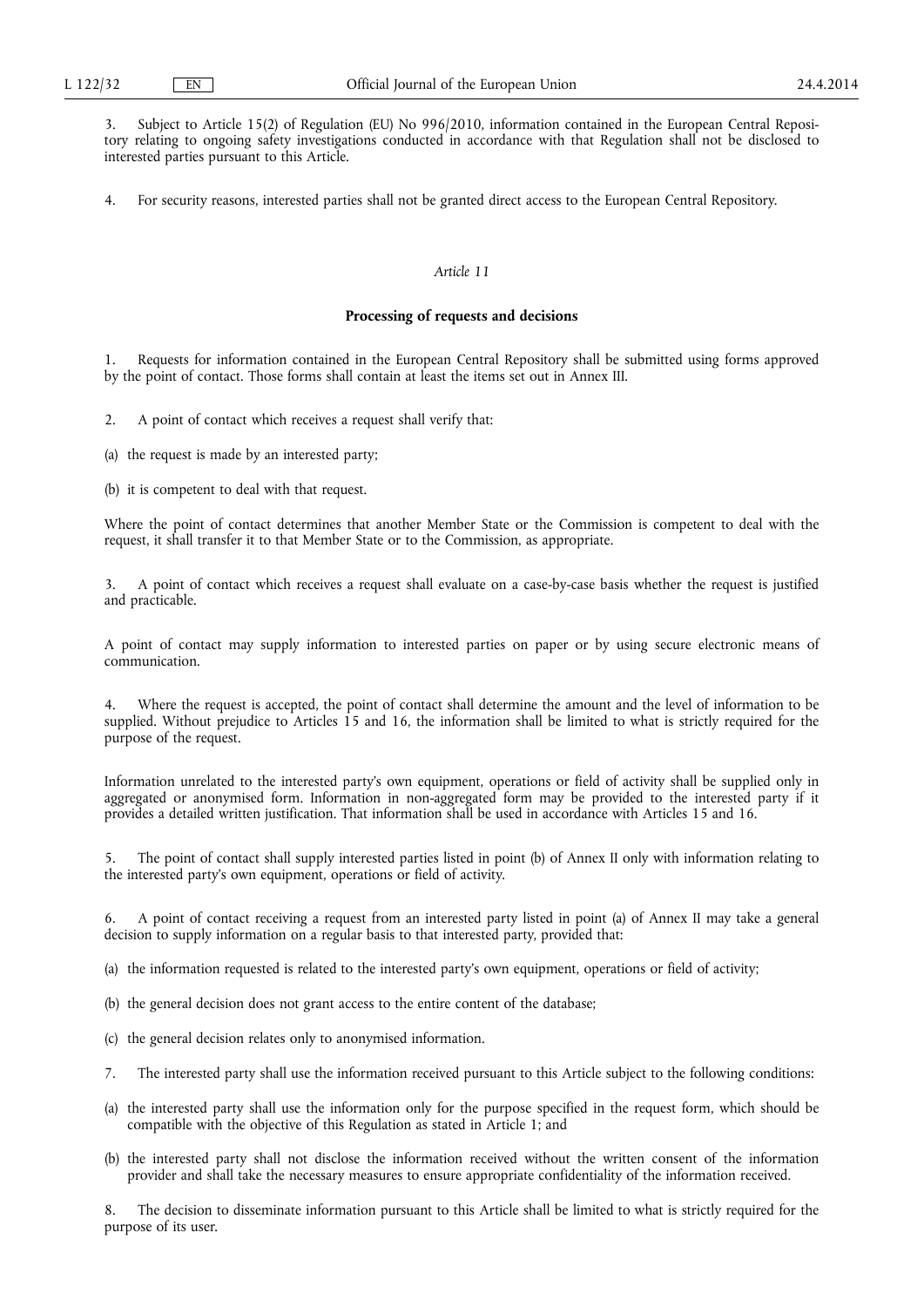### **Record of requests and exchange of information**

1. The point of contact shall record each request received and the action taken pursuant to that request.

That information shall be transmitted in a timely manner to the Commission whenever a request is received and/or action is taken.

2. The Commission shall make available the updated list of requests received and action taken by the various points of contact and by the Commission itself to all points of contact.

#### *Article 13*

### **Occurrence analysis and follow-up at national level**

1. Each organisation established in a Member State shall develop a process to analyse occurrences collected in accordance with Articles 4(2) and 5(1) in order to identify the safety hazards associated with identified occurrences or groups of occurrences.

Based on that analysis, each organisation shall determine any appropriate corrective or preventive action, required to improve aviation safety.

2. When, following the analysis referred to in paragraph 1, an organisation established in a Member State identifies any appropriate corrective or preventive action required to address actual or potential aviation safety deficiencies, it shall:

(a) implement that action in a timely manner; and

(b) establish a process to monitor the implementation and effectiveness of the action.

3. Each organisation established in a Member State shall regularly provide its employees and contracted personnel with information concerning the analysis of, and follow-up on, occurrences for which preventive or corrective action is taken.

4. Where an organisation established in a Member State which is not covered by paragraph 5 identifies an actual or potential aviation safety risk as a result of its analysis of occurrences or group of occurrences reported pursuant to Articles 4(8) and 5(6), it shall transmit to the competent authority of that Member State, within 30 days from the date of notification of the occurrence by the reporter:

(a) the preliminary results of the analysis performed pursuant to paragraph 1, if any; and

(b) any action to be taken pursuant to paragraph 2.

The organisation shall report the final results of the analysis, where required, as soon as they are available and, in principle, no later than three months from the date of notification of the occurrence.

A competent authority of a Member State may request organisations to transmit to it the preliminary or final results of the analysis of any occurrence of which it has been notified but in relation to which it has received no follow-up or only the preliminary results.

5. Where an organisation established in a Member State and certified or approved by the Agency identifies an actual or potential aviation safety risk as a result of its analysis of occurrences or group of occurrences reported pursuant to Articles 4(9) and 5(5), it shall transmit to the Agency, within 30 days from the date of notification of the occurrence by the reporter:

(a) the preliminary results of the analysis performed pursuant to paragraph 1, if any; and

(b) any action to be taken pursuant to paragraph 2.

The organisation certified or approved by the Agency shall transmit to the Agency the final results of the analysis, where required, as soon as they are available and, in principle, no later than three months from the date of notification of the occurrence.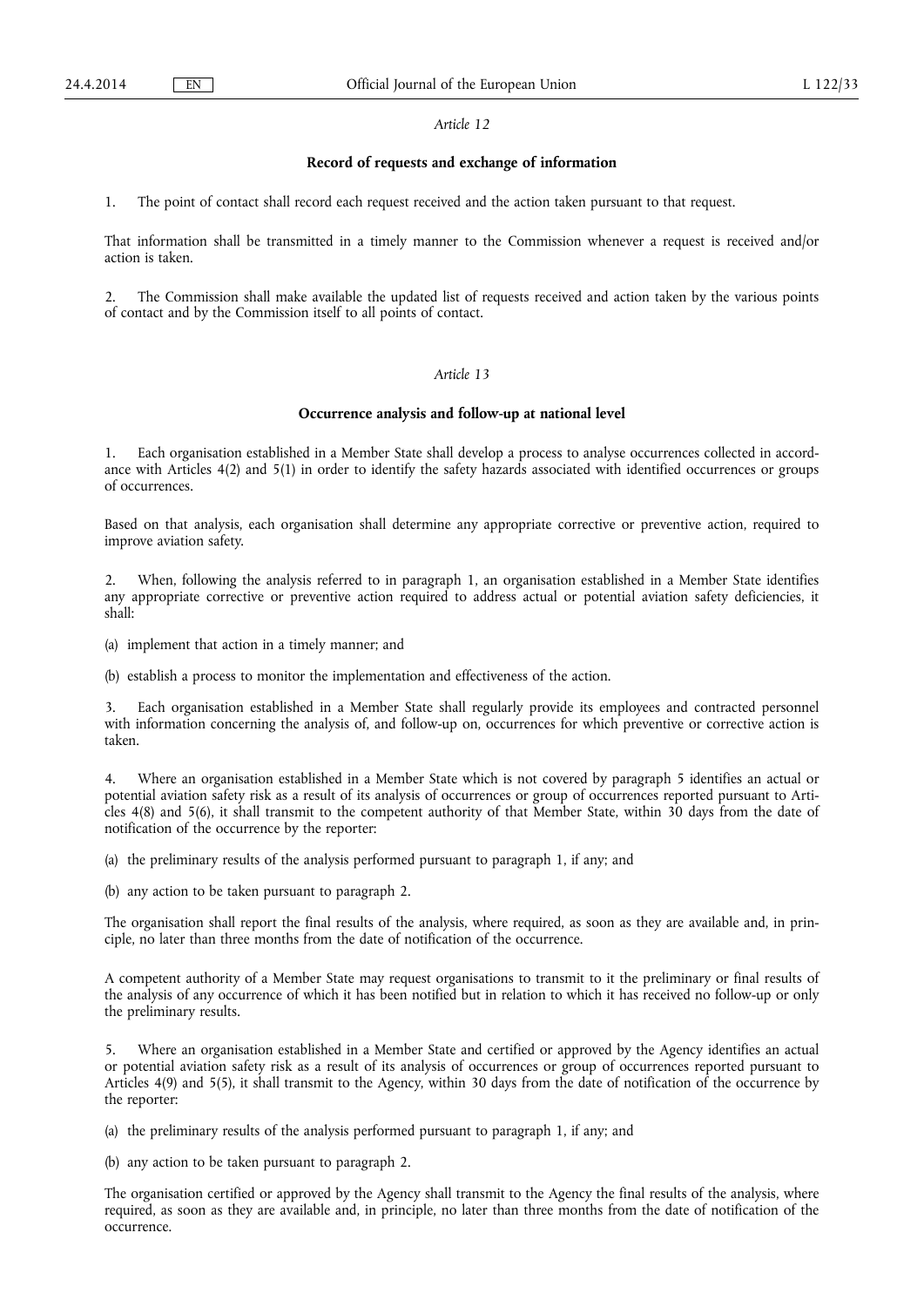The Agency may request organisations to transmit to it the preliminary or final results of the analysis of any occurrence of which it has been notified but in relation to which it has received no follow-up or only the preliminary results.

6. Each Member State and the Agency shall develop a process to analyse the information relating to occurrences which are directly reported to them in accordance with Articles 4(6), 5(2) and 5(3) in order to identify the safety hazards associated with those occurrences. Based on that analysis, they shall determine any appropriate corrective or preventive action required to improve aviation safety.

7. When, following the analysis referred to in paragraph 6, a Member State or the Agency identifies any appropriate corrective or preventive action required to address actual or potential aviation safety deficiencies, it shall:

(a) implement that action in a timely manner; and

(b) establish a process to monitor the implementation and effectiveness of the action.

8. For each occurrence or group of occurrences monitored in accordance with paragraph 4 or 5, each Member State and the Agency shall have access to the analysis made and shall appropriately monitor action taken by the organisations for which it is respectively responsible.

If a Member State or the Agency concludes that the implementation and the effectiveness of the reported action is inappropriate to address actual or potential safety deficiencies, it shall ensure that additional appropriate action is taken and implemented by the relevant organisation.

9. Where available, information relating to the analysis and the follow-up of individual occurrences or groups of occurrences obtained pursuant to this Article shall be stored in the European Central Repository, in accordance with Article 8(2) and (3), in a timely manner and no later than two months after their storage in the national database.

10. Member States shall use information obtained from the analysis of occurrence reports to identify remedial action to be taken, if any, within the State Safety Programme.

11. In order to inform the public of the level of safety in civil aviation, each Member State shall publish a safety review at least once a year. The safety review shall:

- (a) contain aggregated and anonymised information on the type of occurrences and safety-related information reported through its national mandatory and voluntary reporting systems;
- (b) identify trends;
- (c) identify the action it has taken.
- 12. Member States may also publish anonymised occurrence reports and risk analysis outcomes.

## *Article 14*

### **Occurrence analysis and follow up at Union level**

1. The Commission, the Agency and the competent authorities of the Member States shall, in collaboration, participate regularly in the exchange and analysis of information contained in the European Central Repository.

Without prejudice to the confidentiality requirements laid down in this Regulation, observers may be invited on a caseby-case basis, where appropriate.

2. The Commission, the Agency and the competent authorities of the Member States shall collaborate through a network of aviation safety analysts.

The network of aviation safety analysts shall contribute to the improvement of aviation safety in the Union, in particular by performing safety analysis in support of the European Aviation Safety Programme and the European Aviation Safety Plan.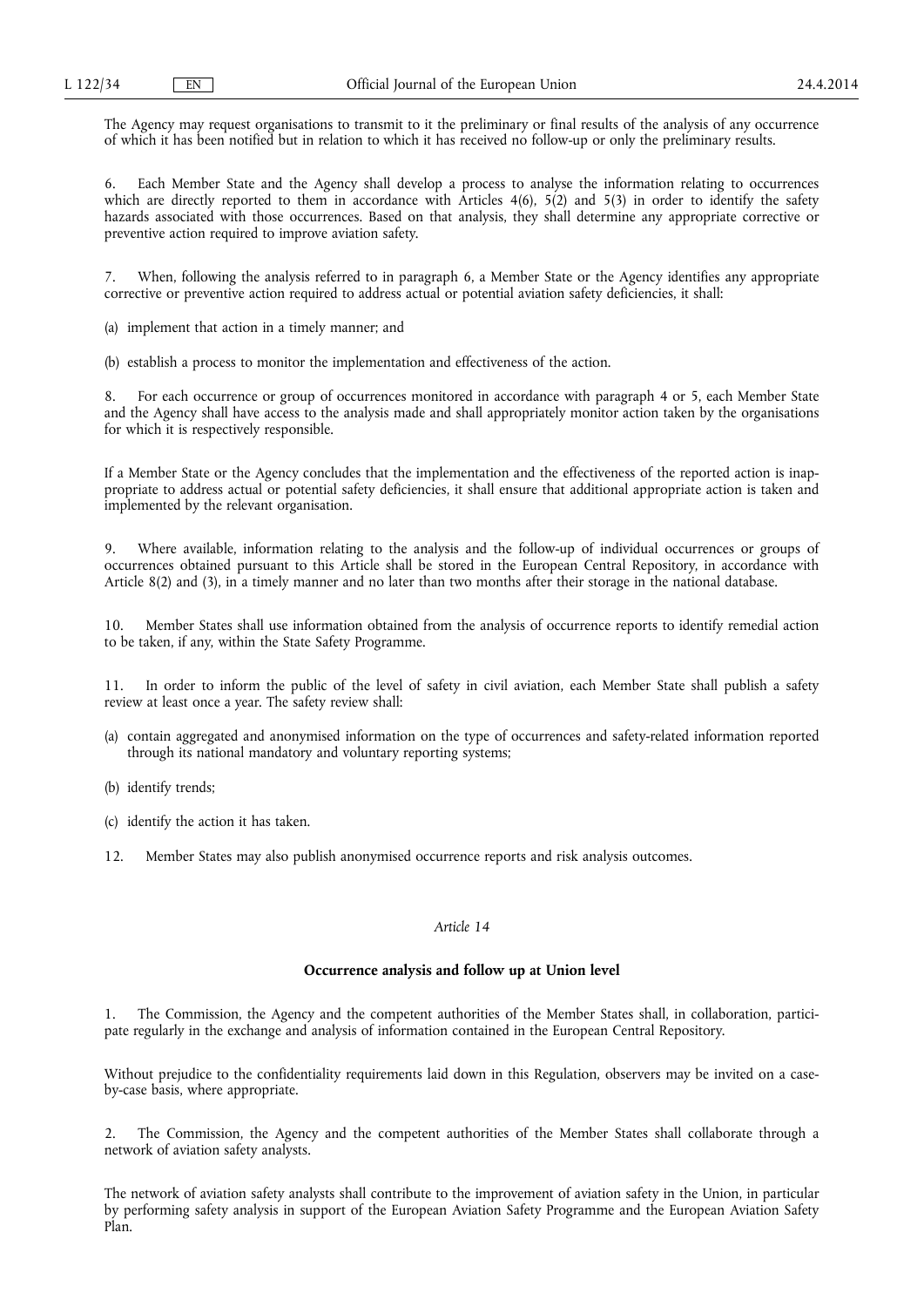3. The Agency shall support the activities of the network of aviation safety analysts by, for example, providing assistance for the preparation and organisation of the meetings of the network.

4. The Agency shall include information about the result of information analysis referred to in paragraph 1 in the annual safety review referred to in Article 15(4) of Regulation (EC) No 216/2008.

## *Article 15*

### **Confidentiality and appropriate use of information**

1. Member States and organisations, in accordance with their national law, and the Agency shall take the necessary measures to ensure the appropriate confidentiality of the details of occurrences received by them pursuant to Articles 4, 5 and 10.

Each Member State, each organisation established in a Member State, or the Agency shall process personal data only to the extent necessary for the purposes of this Regulation and without prejudice to national legal acts implementing Directive 95/46/EC.

2. Without prejudice to the provisions relating to the protection of safety information in Articles 12, 14 and 15 of Regulation (EU) No 996/2010, information derived from occurrence reports shall be used only for the purpose for which it has been collected.

Member States, the Agency and organisations shall not make available or use the information on occurrences:

- (a) in order to attribute blame or liability; or
- (b) for any purpose other than the maintenance or improvement of aviation safety.

3. The Commission, the Agency and the competent authorities of the Member States, when discharging their obligations under Article 14 in relation to the information contained in the European Central Repository, shall:

- (a) ensure the confidentiality of the information; and
- (b) limit the use of the information to what is strictly necessary in order to discharge their safety-related obligations without attributing blame or liability; in this respect, the information shall be used in particular for risk management and for analysis of safety trends which may lead to safety recommendations or actions, addressing actual or potential safety deficiencies.

Member States shall ensure that their competent authorities referred to in Article 6(3) and their competent authorities for the administration of justice cooperate with each other through advance administrative arrangements. These advance administrative arrangements shall seek to ensure the correct balance between the need for proper administration of justice, on the one hand, and the necessary continued availability of safety information, on the other.

## *Article 16*

## **Protection of the information source**

1. For the purposes of this Article, 'personal details' includes in particular names or addresses of natural persons.

Each organisation established in a Member State shall ensure that all personal details are made available to staff of that organisation other than persons designated in accordance with Article  $6(1)$  only where absolutely necessary in order to investigate occurrences with a view to enhancing aviation safety.

Disidentified information shall be disseminated within the organisation as appropriate.

3. Each Member State shall ensure that no personal details are ever recorded in the national database referred to in Article 6(6). Such disidentified information shall be made available to all relevant parties, for example to allow them to discharge their obligations in relation to aviation safety improvement.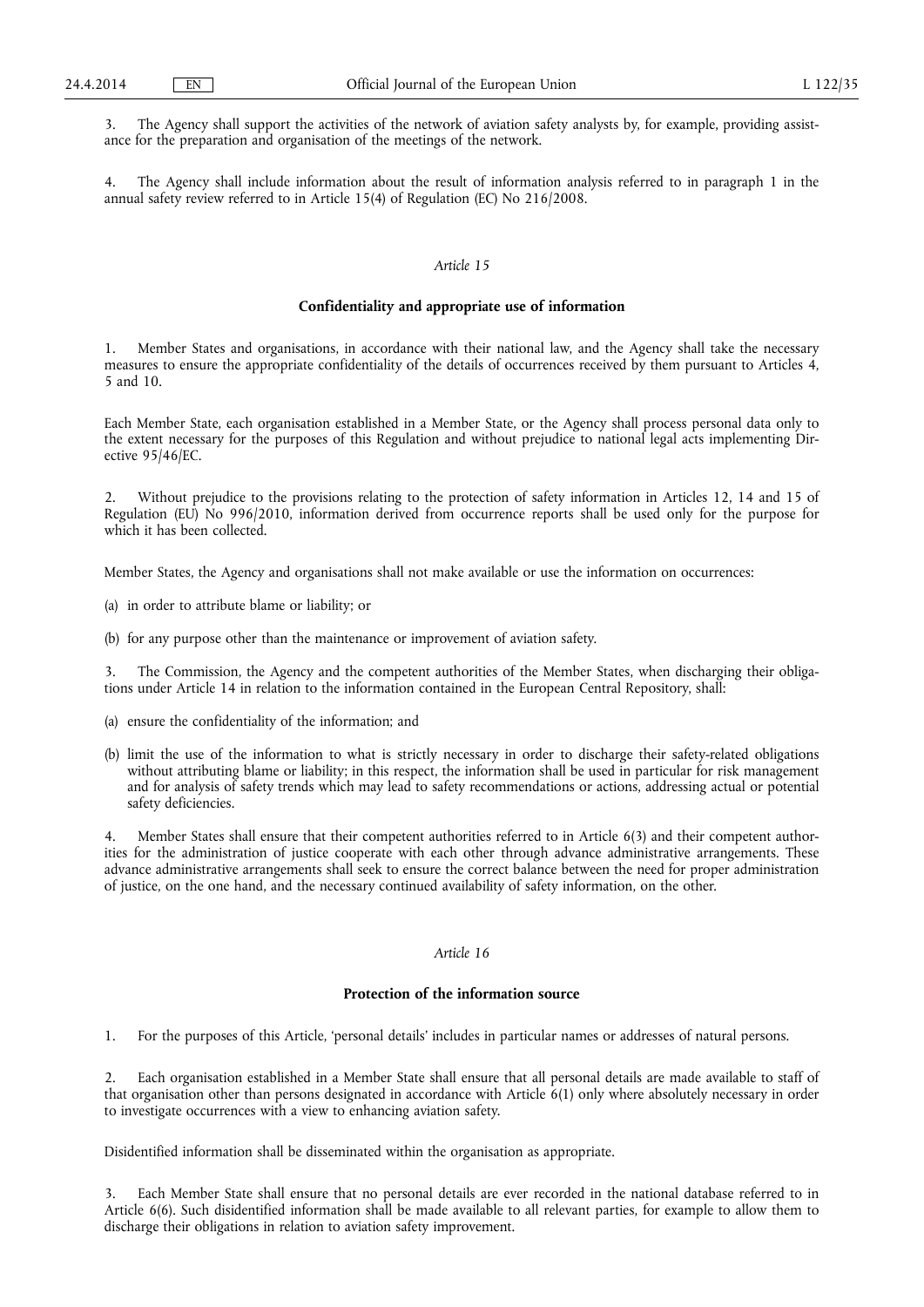4. The Agency shall ensure that no personal details are ever recorded in the Agency database referred to in Article 6(8). Such disidentified information shall be made available to all relevant parties, for example to allow them to discharge their obligations in relation to aviation safety improvement.

5. Member States and the Agency shall not be prevented from taking any action necessary for maintaining or improving aviation safety.

6. Without prejudice to applicable national criminal law, Member States shall refrain from instituting proceedings in respect of unpremeditated or inadvertent infringements of the law which come to their attention only because they have been reported pursuant to Articles 4 and 5.

The first subparagraph shall not apply in the cases referred to in paragraph 10. Member States may retain or adopt measures to strengthen the protection of reporters or persons mentioned in occurrence reports. Member States may in particular apply this rule without the exceptions referred to in paragraph 10.

If disciplinary or administrative proceedings are instituted under national law, information contained in occurrence reports shall not be used against:

(a) the reporters; or

(b) the persons mentioned in occurrence reports.

The first subparagraph shall not apply in the cases referred to in paragraph 10.

Member States may retain or adopt measures to strengthen the protection of reporters or persons mentioned in occurrence reports. Member States may in particular extend that protection to civil or criminal proceedings.

8. Member States may adopt or maintain in force legislative provisions ensuring a higher level of protection for reporters or for persons mentioned in occurrence reports than those established in this Regulation.

Except where paragraph 10 applies, employees and contracted personnel who report or are mentioned in occurrence reports collected in accordance with Articles 4 and 5 shall not be subject to any prejudice by their employer or by the organisation for which the services are provided on the basis of the information supplied by the reporter.

10. The protection under paragraphs 6, 7 and 9 of this Article shall not apply to any of the following situations:

- (a) in cases of wilful misconduct;
- (b) where there has been a manifest, severe and serious disregard of an obvious risk and profound failure of professional responsibility to take such care as is evidently required in the circumstances, causing foreseeable damage to a person or property, or which seriously compromises the level of aviation safety.

11. Each organisation established in a Member State shall, after consulting its staff representatives, adopt internal rules describing how 'just culture' principles, in particular the principle referred to in paragraph 9, are guaranteed and implemented within that organisation.

The body designated pursuant to paragraph 12 may ask to review the internal rules of the organisations established in its Member State before those internal rules are implemented.

12. Each Member State shall designate a body responsible for the implementation of paragraphs 6, 9 and 11.

Employees and contracted personnel may report to that body alleged infringements of the rules established by this Article. Employees and contracted personnel shall not be penalised for reporting alleged infringements. Employees and contracted personnel may inform the Commission about such alleged infringements.

Where appropriate, the designated body shall advise the relevant authorities of its Member State concerning remedies or penalties in application of Article 21.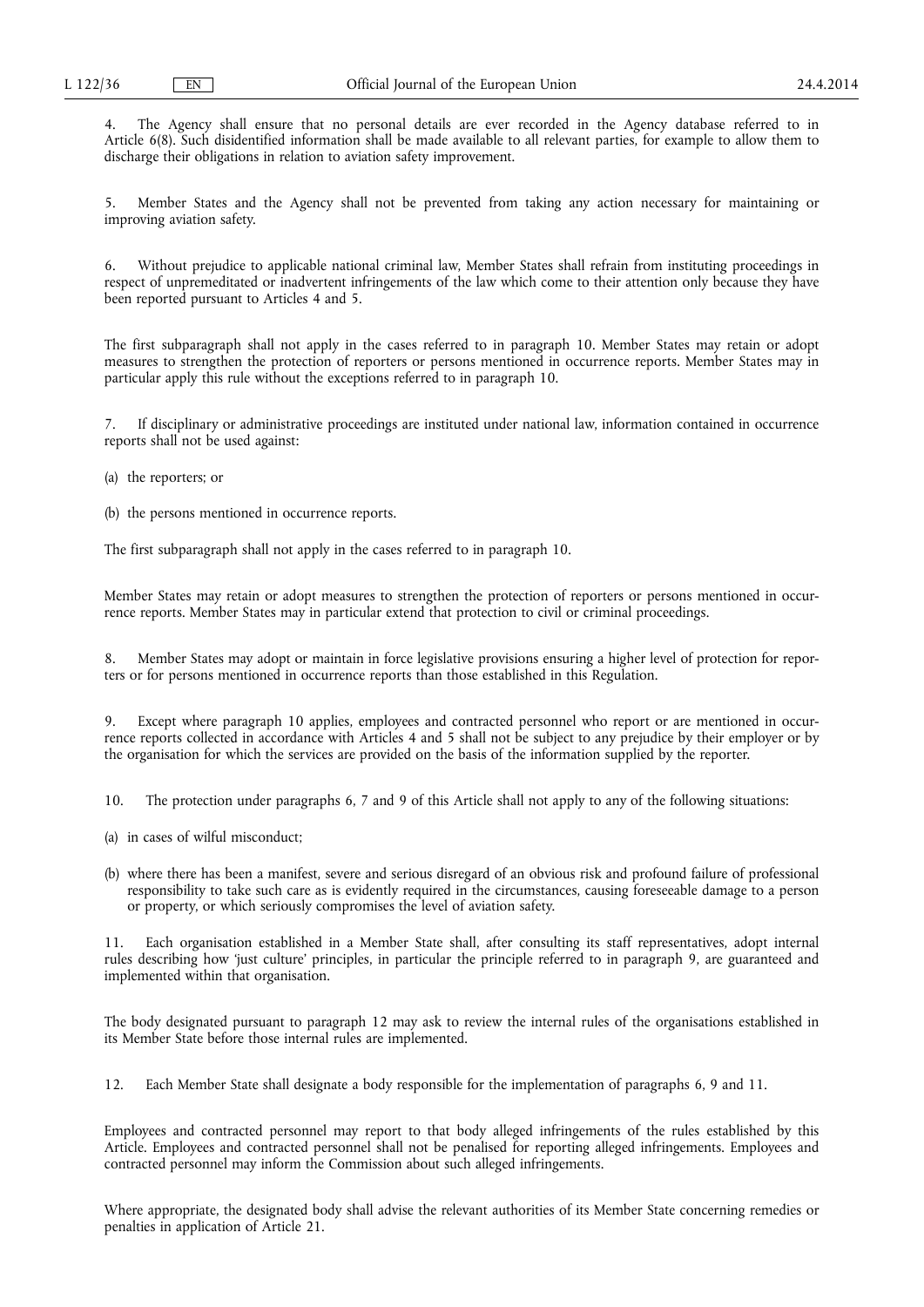13. On 15 May 2019 and every five years thereafter, each Member State shall send the Commission a report on the application of this Article, and in particular on the activities of the body designated pursuant to paragraph 12. The report shall not contain any personal data.

# *Article 17*

## **Updating of the annexes**

The Commission shall be empowered to adopt delegated acts in accordance with Article 18 in order to:

- (a) update the list of mandatory data fields in occurrence reports laid down in Annex I where, in the light of experience gained in the application of this Regulation, changes prove necessary in order to improve aviation safety;
- (b) update the request for European Central Repository information form provided in Annex III, to take account of experience gained and of new developments;
- (c) align any of the Annexes with the ECCAIRS software and the ADREP taxonomy, as well as with legal acts adopted by the Union and with international agreements.

With a view to updating the list of mandatory fields, the Agency and the network of aviation safety analysts referred to in Article 14(2) shall provide the Commission with appropriate opinion(s).

# *Article 18*

# **Exercise of the delegation**

1. The power to adopt delegated acts is conferred on the Commission subject to the conditions laid down in this Article.

2. The power to adopt delegated acts referred to in Article 7(6) and Article 17 shall be conferred on the Commission for a period of five years from the entry into force of this Regulation. The Commission shall draw up a report in respect of the delegation of power not later than nine months before the end of the five year period. The delegation of power shall be tacitly extended for periods of an identical duration, unless the European Parliament or the Council opposes such extension not later than three months before the end of each period.

The delegation of power referred to in Article 7(6) and Article 17 may be revoked at any time by the European Parliament or by the Council. A decision to revoke shall put an end to the delegation of the power specified in that decision. It shall take effect the day following the publication of the decision in the *Official Journal of the European Union* or at a later date specified therein. It shall not affect the validity of any delegated acts already in force.

4. As soon as it adopts a delegated act, the Commission shall notify it simultaneously to the European Parliament and to the Council.

5. A delegated act adopted pursuant to Article 7(6) and Article 17 shall enter into force only if no objection has been expressed either by the European Parliament or the Council within a period of two months of notification of that act to the European Parliament and the Council or if, before the expiry of that period, the European Parliament and the Council have both informed the Commission that they will not object. That period shall be extended by two months at the initiative of the European Parliament or of the Council.

# *Article 19*

### **Committee procedure**

1. The Commission shall be assisted by the committee established by Article 65 of Regulation (EC) No 216/2008. That committee shall be a committee within the meaning of Regulation (EU) No 182/2011.

2. Where reference is made to this paragraph, Article 5 of Regulation (EU) No 182/2011 shall apply. Where the committee delivers no opinion, the Commission shall not adopt the draft implementing act and the third subparagraph of Article 5(4) of Regulation (EU) No 182/2011 shall apply.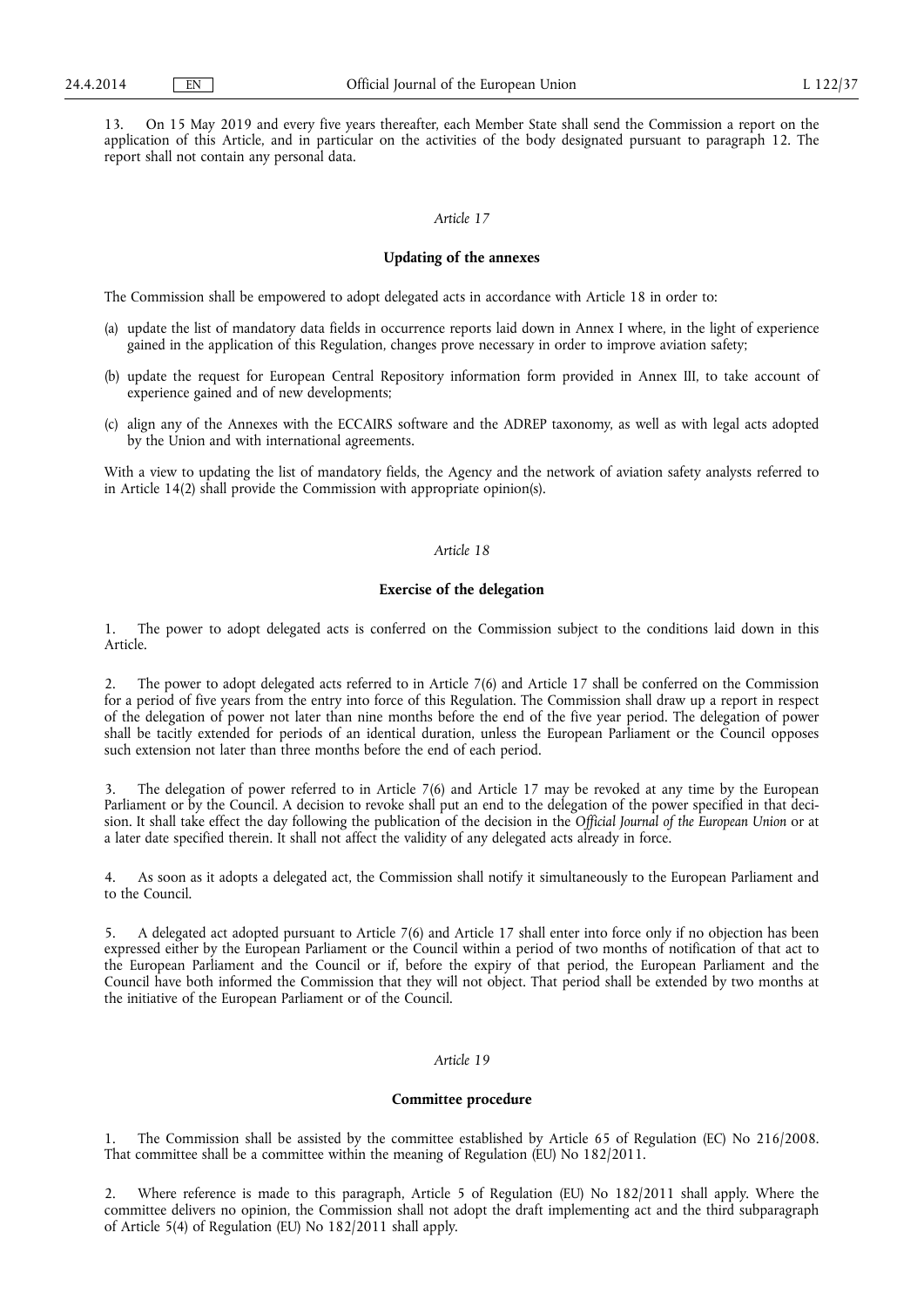### **Access to documents and protection of personal data**

With the exception of Articles 10 and 11, which establish stricter rules on access to the data and information contained in the European Central Repository, this Regulation shall apply without prejudice to Regulation (EC) No 1049/2001.

2. This Regulation shall apply without prejudice to national legal acts implementing Directive 95/46/EC and in accordance with Regulation (EC) No 45/2001.

### *Article 21*

#### **Penalties**

Member States shall lay down the rules on penalties applicable to infringements of this Regulation. The penalties provided for shall be effective, proportionate and dissuasive. Member States shall notify to the Commission those provisions and any subsequent amendment affecting them.

## *Article 22*

### **Amendment to Regulation (EU) No 996/2010**

Article 19 of Regulation (EU) No 996/2010 is deleted.

However, that Article shall remain applicable until the date of application of this Regulation in accordance with Article 24(3).

## *Article 23*

#### **Repeals**

Directive 2003/42/EC, Regulation (EC) No 1321/2007 and Regulation (EC) No 1330/2007 are repealed. They shall remain applicable until the date of application of this Regulation in accordance with Article 24(3).

#### *Article 24*

### **Entry into force and application**

1. This Regulation shall enter into force on the twentieth day following that of its publication in the *Official Journal of the European Union*.

2. By 16 November 2020, the Commission shall publish and send to the European Parliament and to the Council an evaluation report on the implementation of this Regulation. That report shall cover, in particular, the contribution made by this Regulation to reducing the number of aircraft accidents and related fatalities. If appropriate and on the basis of that report, the Commission shall make proposals for amending this Regulation.

3. This Regulation shall apply from 15 November 2015 and not before the entry into force of the implementing measures referred to in Article 4(5). Article 7(2) shall apply once the delegated and implementing acts specifying and developing the European common risk classification scheme referred to in Article 7(6) and (7) enter into force.

This Regulation shall be binding in its entirety and directly applicable in all Member States.

Done at Brussels, 3 April 2014.

*For the European Parliament The President*  M. SCHULZ

*For the Council The President*  D. KOURKOULAS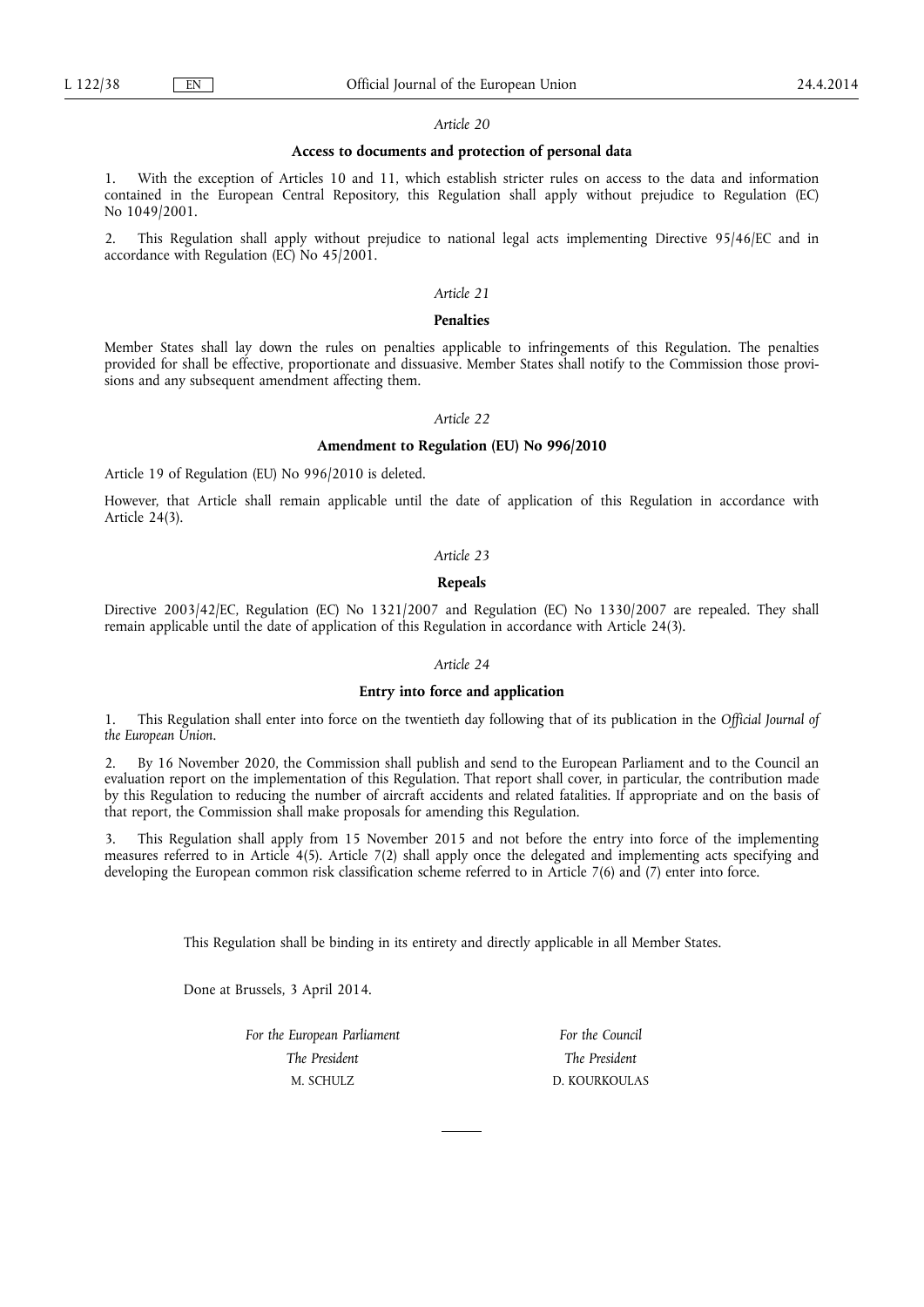#### *ANNEX I*

## **LIST OF REQUIREMENTS APPLICABLE TO THE MANDATORY AND VOLUNTARY OCCURRENCE REPORTING SCHEMES**

- *Note:* The data fields must be completed with the information requested. If it is not possible for the competent authorities of the Member States or the Agency to include that information because it has not been provided by the organisation or the reporter, the data field may be completed with the value 'unknown'. However, with a view to ensuring that the appropriate information is transmitted, use of that 'unknown' value should, to the best extent possible, be avoided, and the report should, where possible, be completed with the information later.
- 1. COMMON MANDATORY DATA FIELDS

When entering, in their respective databases, information on every occurrence mandatorily reported and, to the best extent possible, every occurrence voluntarily reported, organisations, Member States and the Agency must ensure that occurrence reports recorded in their databases contain at least the following information:

- (1) Headline
	- Headline
- (2) Filing Information
	- Responsible Entity
	- File Number
	- Occurrence Status
- (3) When
	- UTC Date
- (4) Where
	- State/Area of Occurrence
	- Location of Occurrence
- (5) Classification
	- Occurrence Class
	- Occurrence Category
- (6) Narrative
	- Narrative Language
	- Narrative
- (7) Events
	- Event Type
- (8) Risk classification

## 2. SPECIFIC MANDATORY DATA FIELDS

#### 2.1. **Aircraft-related data fields**

When entering, in their respective databases, information on every occurrence mandatorily reported and, to the best extent possible, every occurrence voluntarily reported, organisations, Member States and the Agency must ensure that occurrence reports recorded in their databases contain at least the following information:

- (1) Aircraft Identification
	- State of Registry
	- Make/Model/Series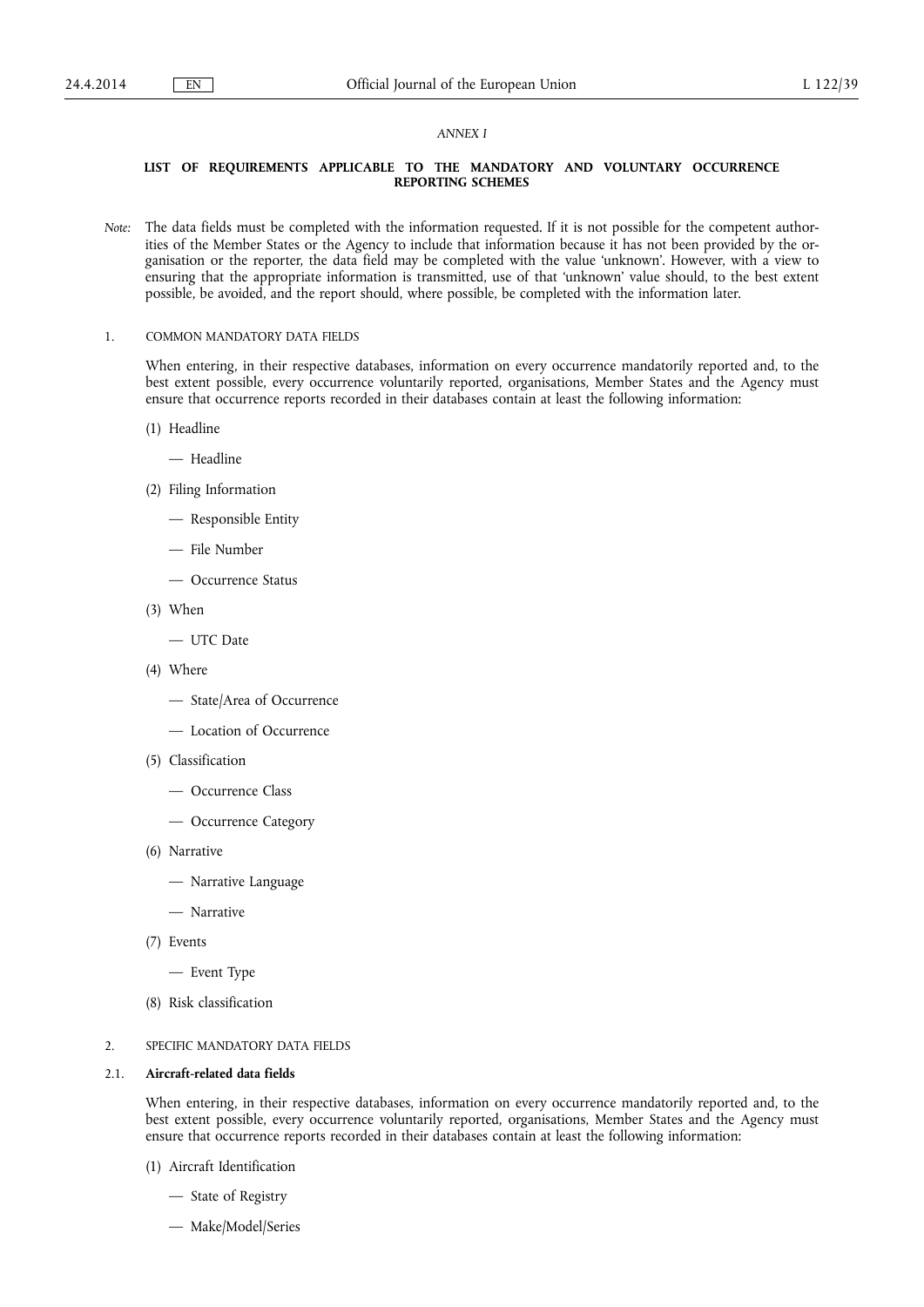- Aircraft serial number
- Aircraft Registration
- Call sign
- (2) Aircraft Operation
	- Operator
	- Type of operation
- (3) Aircraft Description
	- Aircraft Category
	- Propulsion Type
	- Mass Group
- (4) History of Flight
	- Last Departure Point
	- Planned Destination
	- Flight Phase
- (5) Weather
	- Weather relevant

## 2.2. **Data fields relating to air navigation services**

When entering, in their respective databases, information on every occurrence mandatorily reported and, to the best extent possible, every occurrence voluntarily reported, organisations, Member States and the Agency must ensure that occurrence reports recorded in their databases contain at least the following information:

- (1) ATM relation
	- ATM contribution
	- Service affected (effect on ATM service)
- (2) ATS Unit Name
- 2.2.1. *Separation Minima Infringement/Loss of Separation and Airspace Infringement-related data fields*

When entering, in their respective databases, information on every occurrence mandatorily reported and, to the best extent possible, every occurrence voluntarily reported, organisations, Member States and the Agency must ensure that occurrence reports recorded in their databases contain at least the following information:

- (1) Airspace
	- Airspace type
	- Airspace class
	- FIR/UIR name

### 2.3. **Aerodrome-related data fields**

When entering, in their respective databases, information on every occurrence mandatorily reported and, to the best extent possible, every occurrence voluntarily reported, organisations, Member States and the Agency must ensure that occurrence reports recorded in their databases contain at least the following information:

- (1) Location Indicator (ICAO indicator of the airport)
- (2) Location on the aerodrome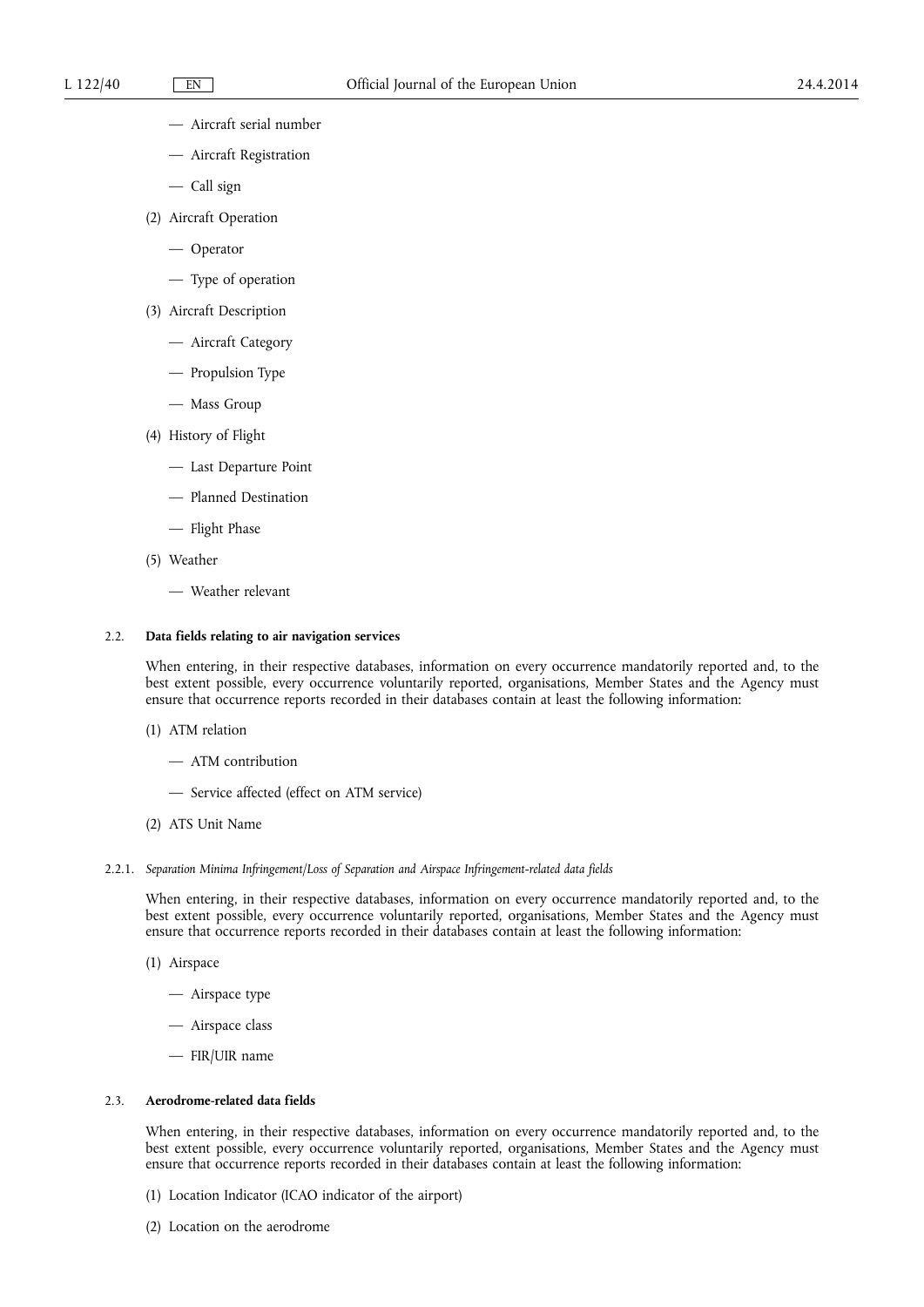# 2.4. **Aircraft damage or personal injury-related data fields**

When entering, in their respective databases, information on every occurrence mandatorily reported and, to the best extent possible, every occurrence voluntarily reported, organisations, Member States and the Agency must ensure that occurrence reports recorded in their databases contain at least the following information:

(1) Severity

- Highest Damage
- Injury Level
- (2) Injuries to persons
	- Number of injuries on ground (fatal, serious, minor)
	- Number of injuries on aircraft (fatal, serious, minor)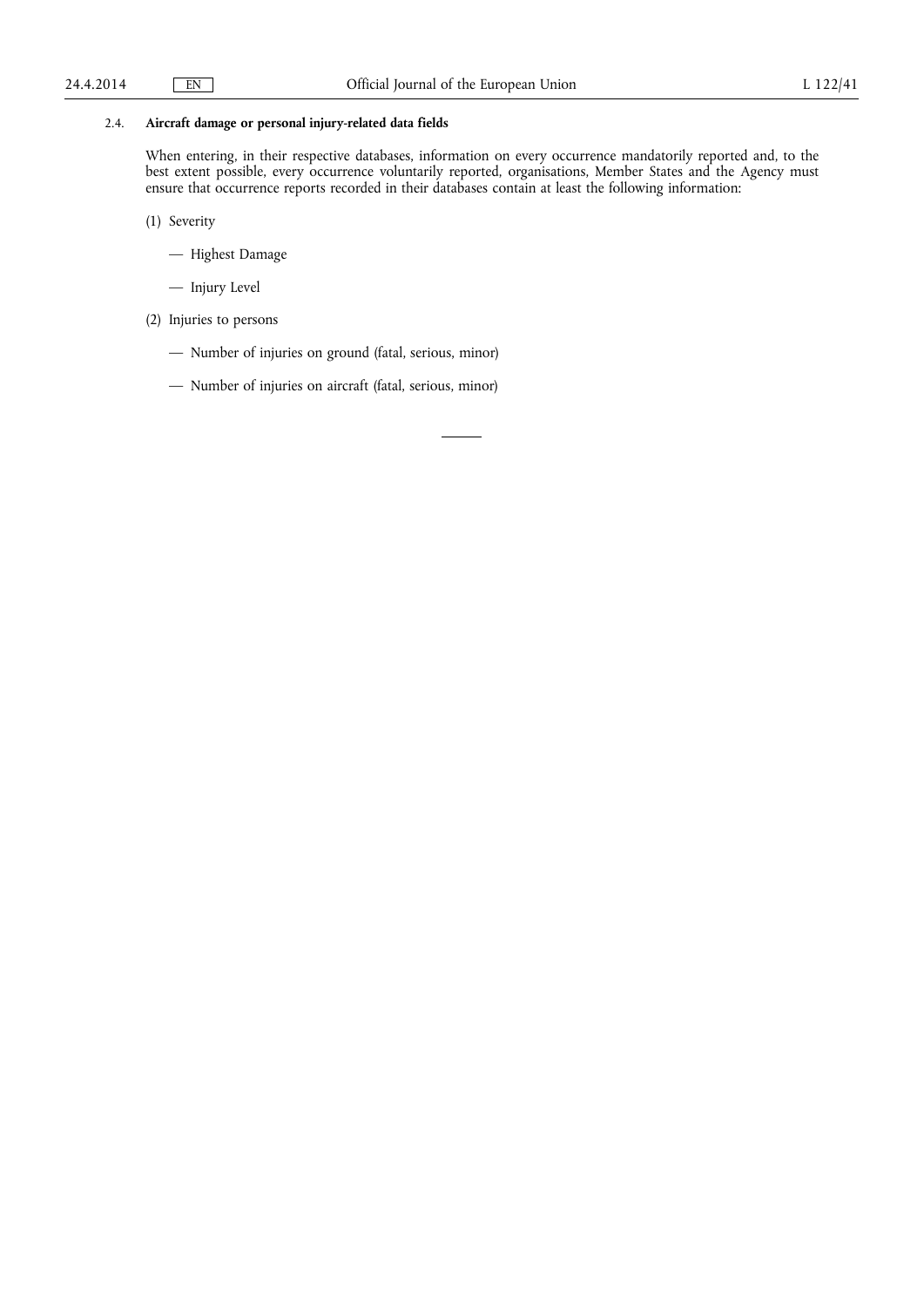## *ANNEX II*

## **INTERESTED PARTIES**

- (a) List of interested parties which may receive information on the basis of a case-by-case decision under Article 11(4) or on the basis of a general decision under Article 11(6):
	- 1. Manufacturers: designers and manufacturers of aircraft, engines, propellers and aircraft parts and appliances, and their respective associations; designers and manufacturers of air traffic management (ATM) systems and constituents; designers and manufacturers of systems and constituents for air navigation services (ANS); designers and manufacturers of systems and equipment used on the air side of aerodromes
	- 2. Maintenance: organisations involved in the maintenance or overhaul of aircraft, engines, propellers and aircraft parts and appliances; in the installation, modification, maintenance, repair, overhaul, flight checking or inspection of air navigation facilities; or in the maintenance or overhaul of aerodrome air side systems, constituents and equipment
	- 3. Operators: airlines and operators of aircraft and associations of airlines and operators; aerodrome operators and associations of aerodrome operators
	- 4. Air navigation services providers and providers of ATM-specific functions
	- 5. Aerodrome service providers: organisations in charge of ground handling of aircraft, including fuelling, loadsheet preparation, loading, de-icing and towing at an aerodrome, as well as rescue and firefighting, or other emergency services
	- 6. Aviation training organisations
	- 7. Third-country organisations: governmental aviation authorities and accident investigation authorities from third countries
	- 8. International aviation organisations
	- 9. Research: public or private research laboratories, centres or entities; or universities engaged in aviation safety research or studies
- (b) List of interested parties which may receive information on the basis of a case-by-case decision under Article 11(4) and (5):
	- 1. Pilots (on a personal basis)
	- 2. Air traffic controllers (on a personal basis) and other ATM/ANS staff carrying out safety-related tasks
	- 3. Engineers/technicians/air traffic safety electronics staff/aviation (or aerodrome) managers (on a personal basis)
	- 4. Professional representative bodies of staff carrying out safety-related tasks